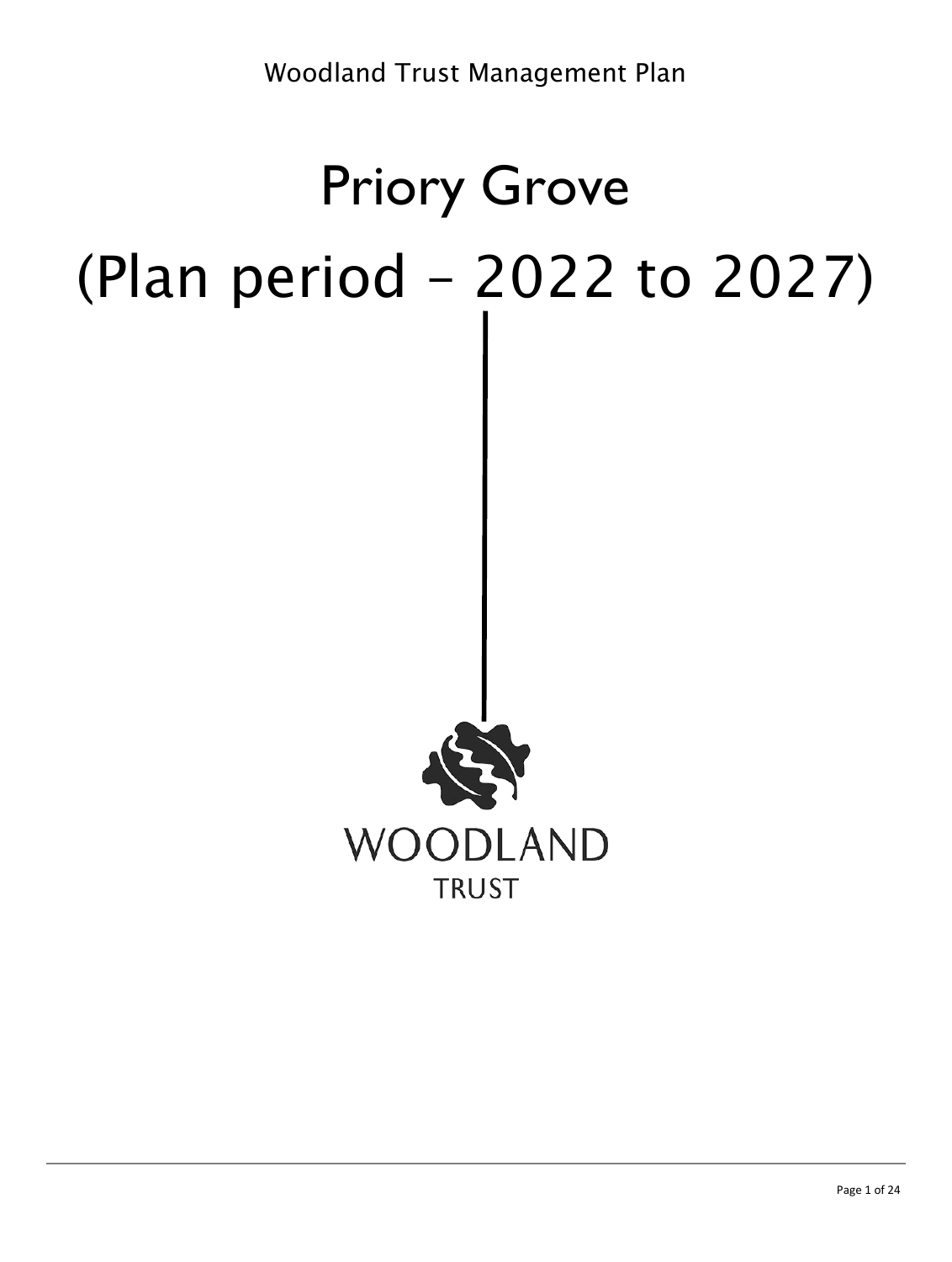# Management Plan Content Page

Introduction to the Woodland Trust Estate Management of the Woodland Trust Estate The Public Management Plan Location and Access

# Introduction to the Woodland Trust Estate

The Woodland Trust owns and cares for well over 1,250 sites covering almost 30,000 hectares (ha) across the UK. This includes more than 4,000ha of ancient semi-natural woodland and almost 4,000ha of non-native plantations on ancient woodland sites and we have created over 5,000ha of new native woodland. We also manage other valuable habitats such as flower-rich grasslands, heaths, ponds/lakes and moorland.

Our Vision is:

"A UK rich in native woods and trees for people and wildlife."

To realise all the environmental, social and economic benefits woods and trees bring to society, we:

• **Create Woodland** – championing the need to hugely increase the UK's native woodland and trees.

• **Protect Woodland** – fighting to defend native woodland, especially irreplaceable ancient woodland and veteran trees; there should be no loss of ancient woodland

• **Restore Woodland** – ensuring the sensitive restoration of all damaged ancient woodland and the re-creation of native wooded landscapes.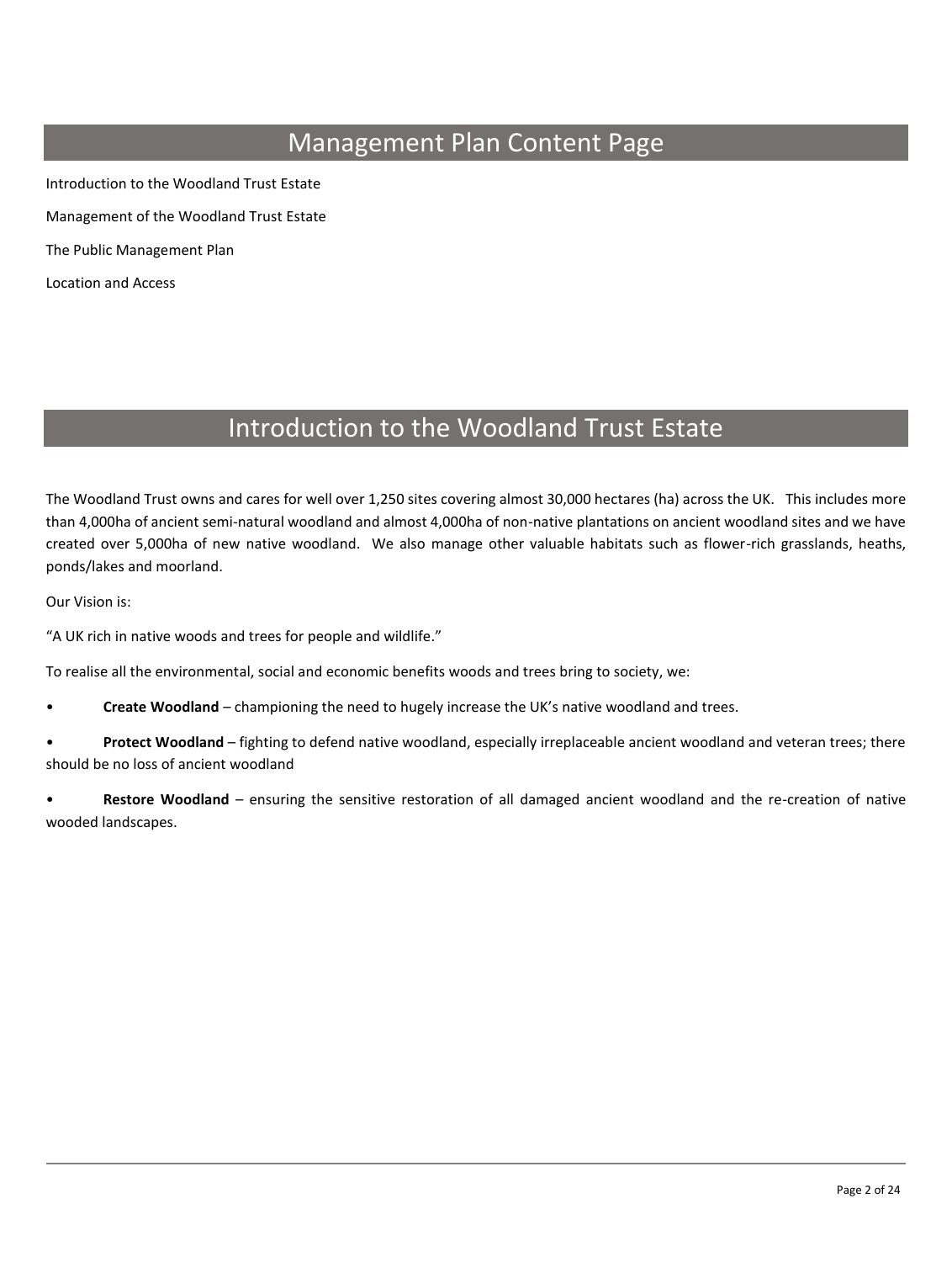# Management of the Woodland Trust Estate

All our sites have a management plan which is freely accessible via our website

#### [www.woodlandtrust.org.uk](http://www.woodlandtrust.org.uk/)

Our woods are managed to the UK Woodland Assurance Standard (UKWAS) and are certified with the Forest Stewardship Council® (FSC®) under licence FSC-C009406 and through independent audit.

The following principles provide an overarching framework to guide the management of all our sites but we recognise that all woods are different and that their management also needs to reflect their local landscape, history and where appropriate support local projects and initiatives.

1. Our woods are managed to maintain their intrinsic key features of value and to reflect those of the surrounding landscape. We intervene in our woods when there is evidence that it is necessary to maintain or improve biodiversity, safety and to further the development of more resilient woods and landscapes.

2. We establish new native woodland for all the positive reasons set out in our Conservation Principles, preferably using natural regeneration but often by planting trees, particularly when there are opportunities for involving people.

3. We provide free public access to woods for quiet, informal recreation and our woods are managed to make them accessible, welcoming and safe. Where possible, we pro-actively engage with people to help them appreciate the value of woods and trees.

4. The long term vision for all our ancient woodland sites is to restore them to predominantly native species composition and seminatural structure, a vision that equally applies to our secondary woods.

5. Existing semi-natural open ground and freshwater habitats are restored and maintained wherever their management can be sustained and new open ground habitats created where appropriate.

6. The natural and cultural heritage value of sites is taken into account in our management and in particular, our ancient trees are retained for as long as possible.

7. Land and woods can generate income both from the sustainable harvesting of wood products and the delivery of other services. We therefore consider the appropriateness of opportunities to generate income from our Estate to help support our aims.

8. We work with neighbours, local people, organisations and other stakeholders in developing the management of our woods. We recognise the benefits of local community woodland ownership and management. Where appropriate we encourage our woods to be used for local woodland, conservation, education and access initiatives.

9. We use and offer the Estate where appropriate, for the purpose of demonstration, evidence gathering and research associated with the conservation, recreational and sustainable management of woodlands. We maintain a network of sites for long-term monitoring and trials leading to reductions in plastics and pesticides.

10. Any activities we undertake are in line with our wider Conservation Principles, conform to sustainable forest management practices, are appropriate for the site and balanced with our primary objectives of enhancing the biodiversity and recreational value of our woods and the wider landscapes.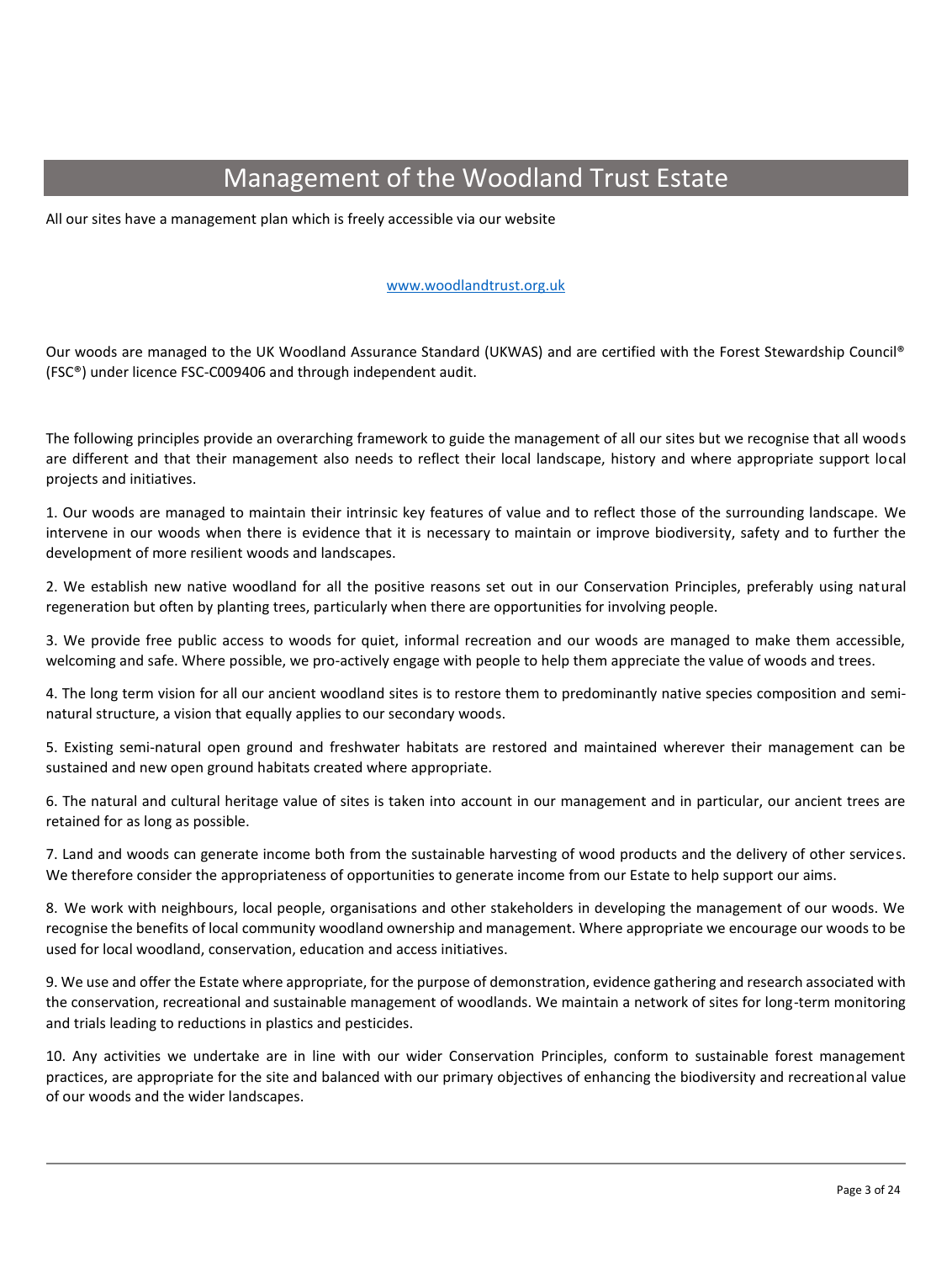# The Public Management Plan

This public management plan describes the site and sets out the long term aims for our management and lists the Key Features which drive our management actions. The Key Features are specific to this site – their significance is outlined together with our long, 50 years and beyond, and our short, the next 5 years, term objectives for the management and enhancement of these features. The short term objectives are complemented by an outline Work Programme for the period of this management plan aimed at delivering our management aims.

Detailed compartment descriptions are listed in the appendices which include any major management constraints and designations. Any legally confidential or sensitive species information about this site is not included in this version of the plan.

There is a formal review of this plan every 5 years and we continually monitor our sites to assess the success of our management, therefore this printed version may quickly become out of date, particularly in relation to the planned work programme.

Please either consult The Woodland Trust website

[www.woodlandtrust.org.uk](http://www.woodlandtrust.org.uk/)

or contact the Woodland Trust

[operations@woodlandtrust.org.uk](mailto:operations@woodlandtrust.org.uk)

to confirm details of the current management programme.

A short glossary of technical terms can be found at the end of the plan.

# Location and Access

Location maps and directions for how to find and access our woods, including this site, can be found by using the following link to the Woodland Trust web-site which contains information on accessible woodlands across the UK

<https://www.woodlandtrust.org.uk/visiting-woods/find-woods/>

In Scotland access to our sites is in accordance with the Land Reform Act (of Scotland) 2003 and the Scottish Outdoor Access Code.

In England, Wales and NI, with the exception of designated Public Rights of Ways, all routes across our sites are permissive in nature and where we have specific access provision for horse riders and/or cyclists this will be noted in the management plan.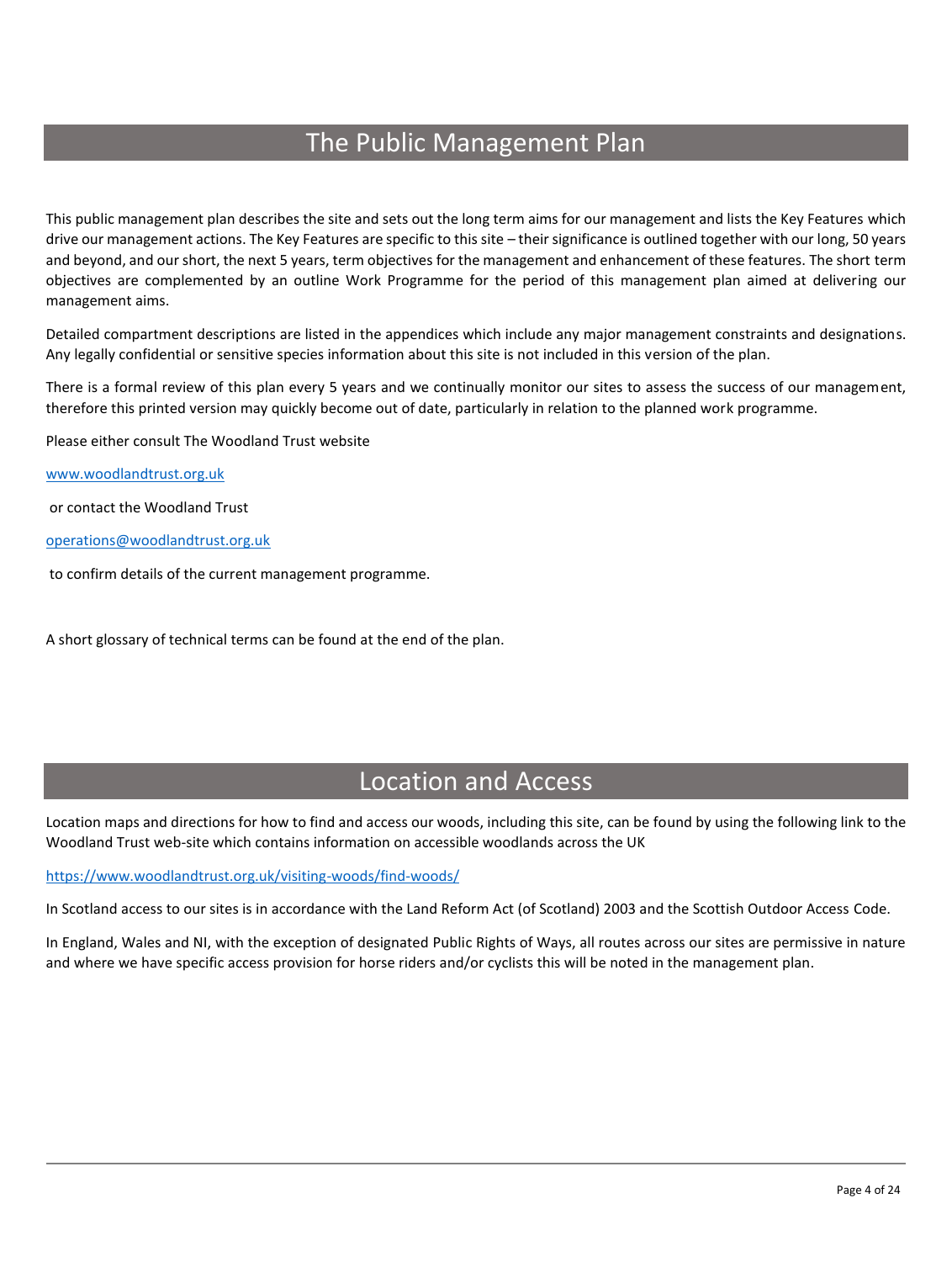# The Management Plan

- 1. Site Details
- 2. Site Description
- 3. Long Term Policy
- 4. Key Features
	- 4.1 f1 Ancient Semi Natural Woodland
	- 4.2 f2 Secondary Woodland
	- 4.3 f3 Informal Public Access
	- 4.4 f4 Veteran Trees
- 5. Work Programme

# Appendix 1 : Compartment Descriptions

**GLOSSARY** 

# 1. SITE DETAILS **Priory Grove** Location: Monmouth Grid reference: SO526139 OS 1:50,000 Sheet No. 162 Area: 31.57 hectares (78.01 acres) External Designations: Ancient Semi Natural Woodland, Area of Outstanding Natural Beauty, National Nature Reserve, Planted Ancient Woodland Site, Site of Special Scientific Interest, Special Area of Conservation Internal Designations: Ancient Woodland Restoration Project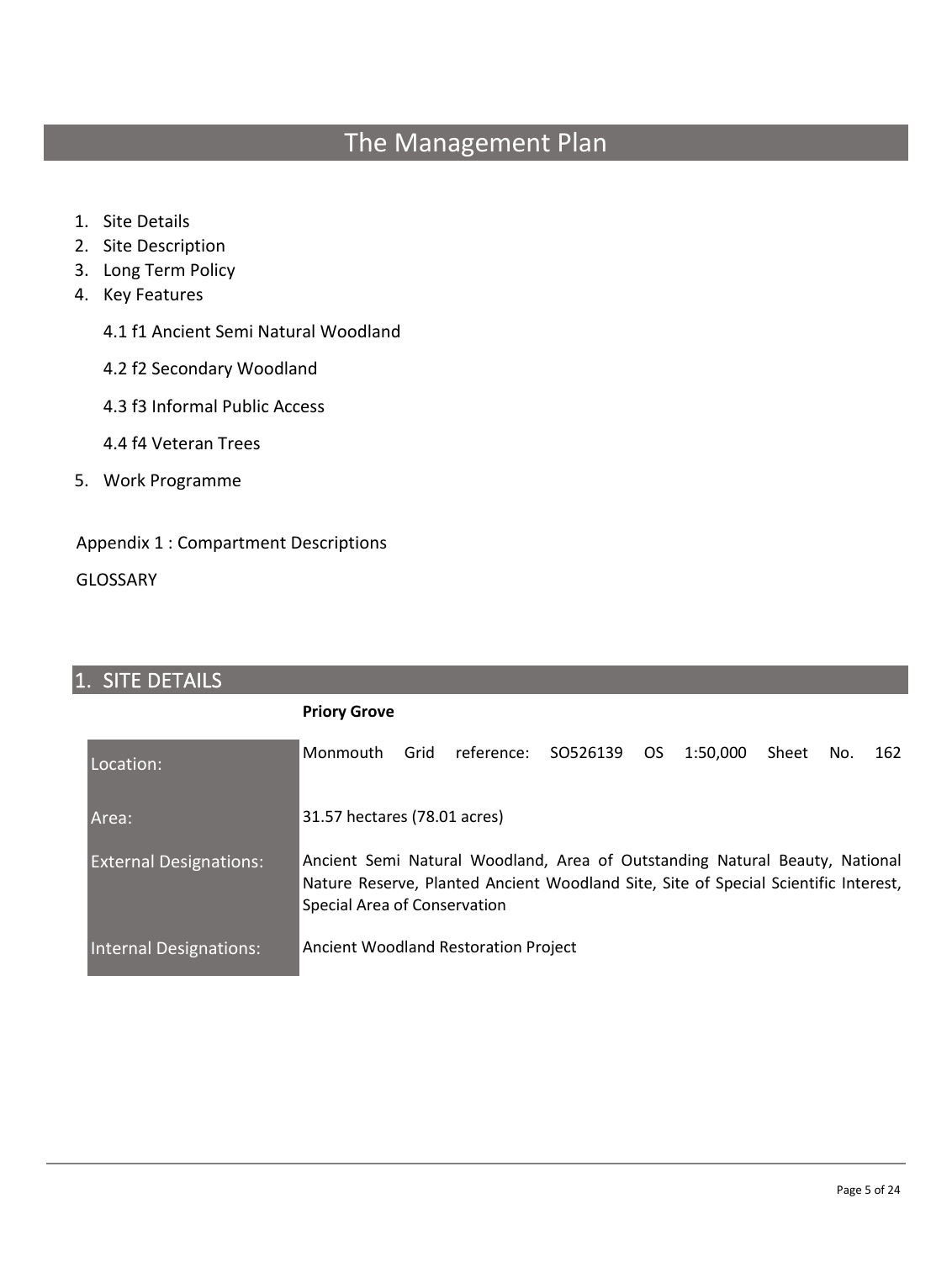# 2. SITE DESCRIPTION

Priory Grove is a relatively narrow and long site situated approximately 1 mile north of Monmotuh. It occupies a ridge and steep valley running parallel to the River Wye and the Forest of Dean. The western slope rises up from the River Wye and Hadnock Road to a long ridge before sloping down to a valley containing a seasonal stream and rising up again to a farm track which forms the eastern boundary. It forms part of a striking landscape within the Wye Valley Area of Outstanding Natural Beauty (AONB) and is clearly visible from the A40 and the A4236. Pedestrian access to the site is via a network of public and permissive footpaths which can be reached from the A4236, but more easily from Hadnock Road, a minor public road between the woods and the river.

The site has several National and International designations because it supports rare broadleaved semi-natural woodland habitat including the European and UK priority (Tilio-Acerion and Asperulo-Fagetum types). It is a National Nature Reserve (NNR), part of a more extensive Lower Wye Valley Special Area of Conservation (SAC) and Site of Special Scientific Interest (SSSI) known as Fiddlers Elbow.

The site is also almost entirely dominated by ancient woodland, most of which is semi-natural, with oak, beech, ash and birch dominant. Wild cherry, small-leaved lime, hazel, willow and aspen are also locally frequent, especially lime. The central ridge supports a row of veteran beech coppice and short-pollards. A small area has been planted with sweet chestnut and a patch of secondary woodland was cleared of Larch in 2018 and re-planted with mixed broadleaves. The woodland is largely mature, high forest but there is abundant evidence of past coppicing activity in the form of outgrown coppice stools and numerous and well spaced charcoal platforms. Coppicing has been reinitiated in some areas from around the mid -nineteen nineties in the Southern half of the woodland. Dormice are known to be present but the population levels are unknown. Fallow, roe and muntjac deer are present along with feral pigs and all are having a significant negative impact on tree and shrub regeneration at the site. Habitat Impact Assessments in 2020 and 2021 highlight an almost total absence of natural regeneration.

The general trend is towards high-forest and there is very little structural diversity in the canopy and, outside the coppiced areas, very poor understory and ground flora. A combination of heavy shading and high browsing levels is of detriment to the wood, and if left unmanaged, will make the site less attractive to woodland dependent species including dormice.

Key features of the site are: Ancient Semi-Natural Woodland Secondary Woodland Veteran Trees Informal Public Access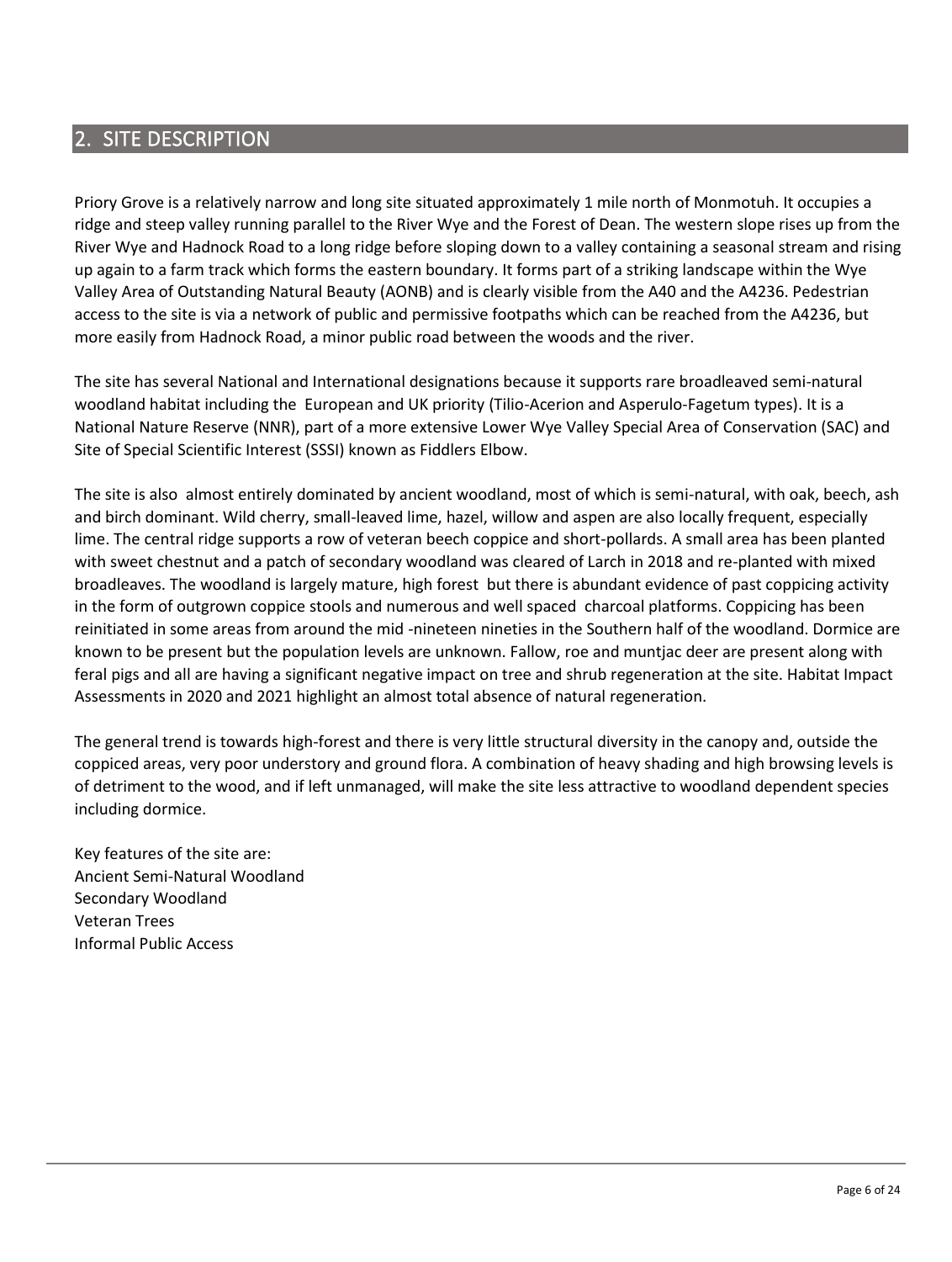# 3. LONG TERM POLICY

The site will be dominated entirely by ancient semi-natural woodland (ASNW) apart from the small area of broadleaf plantation but, over time , this too will develop into species-rich woodland.

The majority of the site will develop naturally as high forest with natural processes driving management. Deadwood will be abundant and preserved standing if possible. Efforts will be made to preserve the veteran beech coppice stool/pollards and other veteran trees by releasing them from competition for light and protecting them from browsing damage. Structural diversity will be achieved by small areas of thinning of mature broadleaf stands and continuation of the recent small-scale coppicing in some areas. There is a historic tradition of coppice management both at Priory Grove and across the Wye Valley AONB, as evidenced by the many charcoal platforms and managed trees.

Deer and feral pig populations will be managed to ensure that natural regeneration, canopy recruitment and understory development in areas of thinning and coppicing occurs. Their populations and impacts will be monitored via Habitat Impact Assessment (HIA) and thermal imaging surveys to help inform control. Deer exclusion fencing may be necessary in some areas to allow for coppice regeneration.

The track and path network will be managed for informal public access, operational purposes and management of ride edge habitat.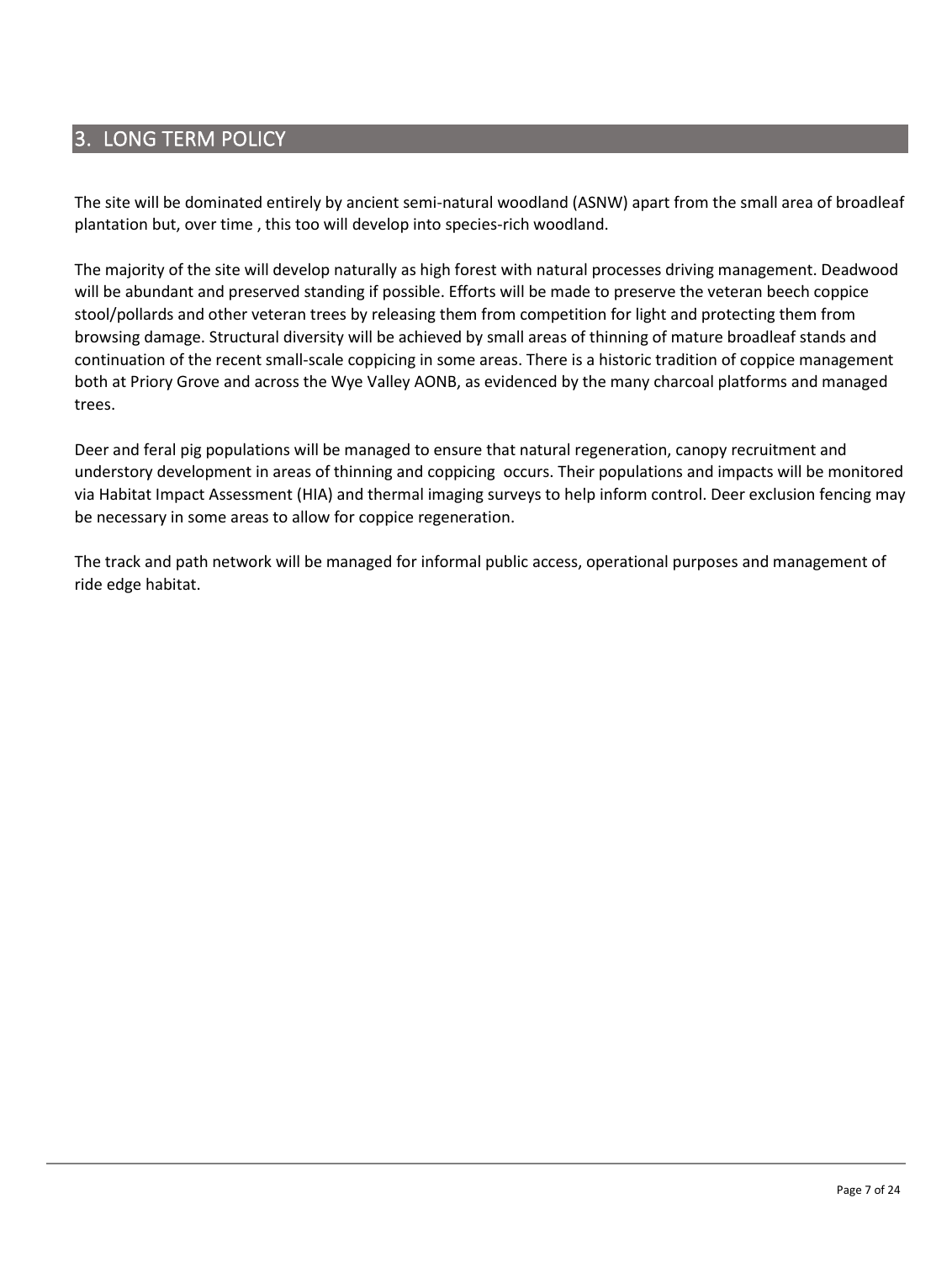# **4.1 f1 Ancient Semi Natural Woodland**

### **Description**

The majority of the woodland is ancient semi-natural, characterised by mature high forest developed from remnant coppice and naturally regenerated and planted maidens. A small area at the southern end of the site was managed as coppice with standards until 2007. This area is ready for re-coppicing. Oak, ash and beech are all widespread, with wild cherry, birch and aspen locally frequent to abundant. Mature yew occurs to the south-west of the site and old beech pollards and coppice stools form an avenue either side of the ridge track which divides compartments 1 and 2, these are also scattered within compartment 1c. Compartment 2b supports mature sweet chestnut that was thinned in 1998/99; it's now very mature and in need of coppicing.. Hazel is frequent in the understorey along with field maple. The ground layer is often dominated by bracken and bramble but bluebell, greater woodrush, male, broad-buckler and hard ferns are also frequent. Ransoms, primrose and soft-shield fern occur at the edges of the site and along ride margins. Dormice occur within the woodland, being particularly abundant on the western slopes. Japanese knotweed appears occasionally along the stream running through compartment 3a. Himalayan balsam has occurred previously in compartment 1a.

### **Significance**

The woodlands of the Lower Wye Valley SSSI are one of the most important areas of woodland in Britain because of their extent, their contiguity and the variety of semi-natural woodland types represented. Priory Grove contains Tilio-Acerion forests (which include NVCs W8e and W8f) of European priority interest; Asperulo-Fagetum beech forests (which include NVC W14) of European interest and Sub-Atlantic and medio-European oak or oak-hornbeam forests of the Carpinon betuli (which include NVC W10a) of national interest. Beech is believed to be native to the site and the veteran beech stools/pollards are likely to be of invertebrate and mycological interest. The avenue of beech stubs along the ridge track is striking in appearance and of some significance to the historic landscape. The site contributes significantly to the local landscape and as Monmouth is approached from the east.

### **Opportunities & Constraints**

-There is an opportunity to leave natural processes of trees dying and natural regeneration taking place in compartments 4a, 4b/2 parts of 1a, 1c, 1d, 2c and elsewhere.

-Lack of structural diversity - apart from the young planted broadleaf trees in compartment 4a the woodland is even aged and structurally homogenous.

-Structural diversity could be added by conversion of the mature sweet chestnut stand (compartment 2b) to coppice, conversion of approximately one hectare of the young birch in compartment 1c to coppice and by thinning the canopy within compartments 1a, 2a and 4b/2.

-Continuation of the coppicing that has occurred historically throughout the site, as evidenced by the charcoal hearths,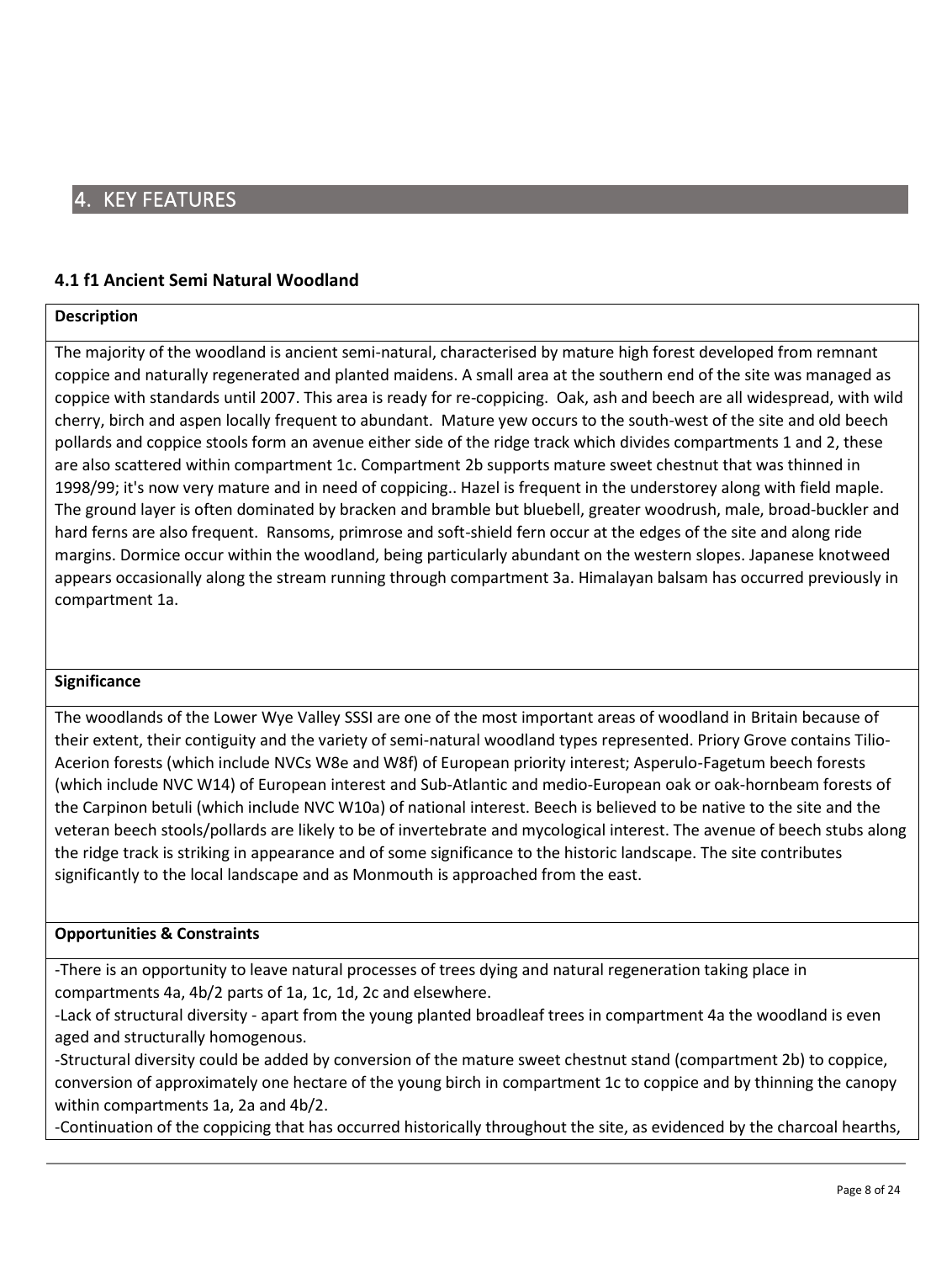and more recently in compartments 1b, 1c and 1d. This will further enhance structural diversity and continuing a traditional a management practice with biodiversity benefits of increased early successional habitat. Parts of the site are highly visible in the landscape, meaning easy visibility from the A40 and coppice coupes are accordingly carefully designed. Limited markets for coppice produce and high working costs on steep slopes are constraints to coppice management. Although several species and species groups are likely to benefit from coppice management, no species on the site are known to be coppice dependant and the value of continuing traditional coppicing at this site will be reviewed periodically.

-Dormice and bats (EPS) are present and must be considered during the planning of operations. Similarly badger setts are present (confidential). Deer browsing is having a significant negative impact on the natural regeneration of shrubs and trees and is a significant hindrance to coppice regrowth.

-There is an opportunity to prolong the survival of existing beech stools and pollards which are of heritage and biodiversity value along the ridge track.

-Deer browsing is high - Combined with the high shade because ft he high forest canopy this is preventing natural regeneration and canopy recruitment.

-Grey squirrels will impact on the re-stocking in compartment 4a, young coppice in 1b, 1c and 1d and any new areas of thinning or coppicing that occur.

# **Factors Causing Change**

-Deer browsing impeding natural regeneration,

-Squirrel damage may be effecting tree health

-Lapsed coppicing on former coppice stands will revert to high forest.

-Un-thinned high forest will continue to shade out field layers and understory

-Invasive species: knotweed, himalayan balsam and buddleja are known to favour the site

### **Long term Objective (50 years+)**

Mixed age, structurally diverse, semi-natural woodland will dominated with a range of site-native species (including veteran beech stools and pollards) with and a characteristic ground layer that is regenerating with sufficient saplings to ensure the continuity of woodland in the long-term, and also improve r create an under-storey. The south of the site may be managed as coppice with standards. The ride network will be maintained for public access with biodiversity enhancements.

# **Short term management Objectives for the plan period (5 years)**

-Structural diversity will be added by conversion of the mature sweet chestnut stand (compartment 2b) to coppice, conversion of approximately one hectare of the young birch in compartment 1c to coppice, re-coppicing 0.5 ha of compartment 1b, and by thinning the canopy within compartments 1a, 2a and 4b/2.

-Management in 1b, 1c and 2a, 2b will allow for the halo release of some of the veteran beech trees n a controlled manner. Care will be taken to minimize potential wind damage.

-Deer and feral pig impacts on the vegetation will be effectively monitored every two years informing the on-going wildlife management with the aim of seeing improved natural regeneration throughout the site and any unprotected coppicing regrowth to be successful in coppiced areas.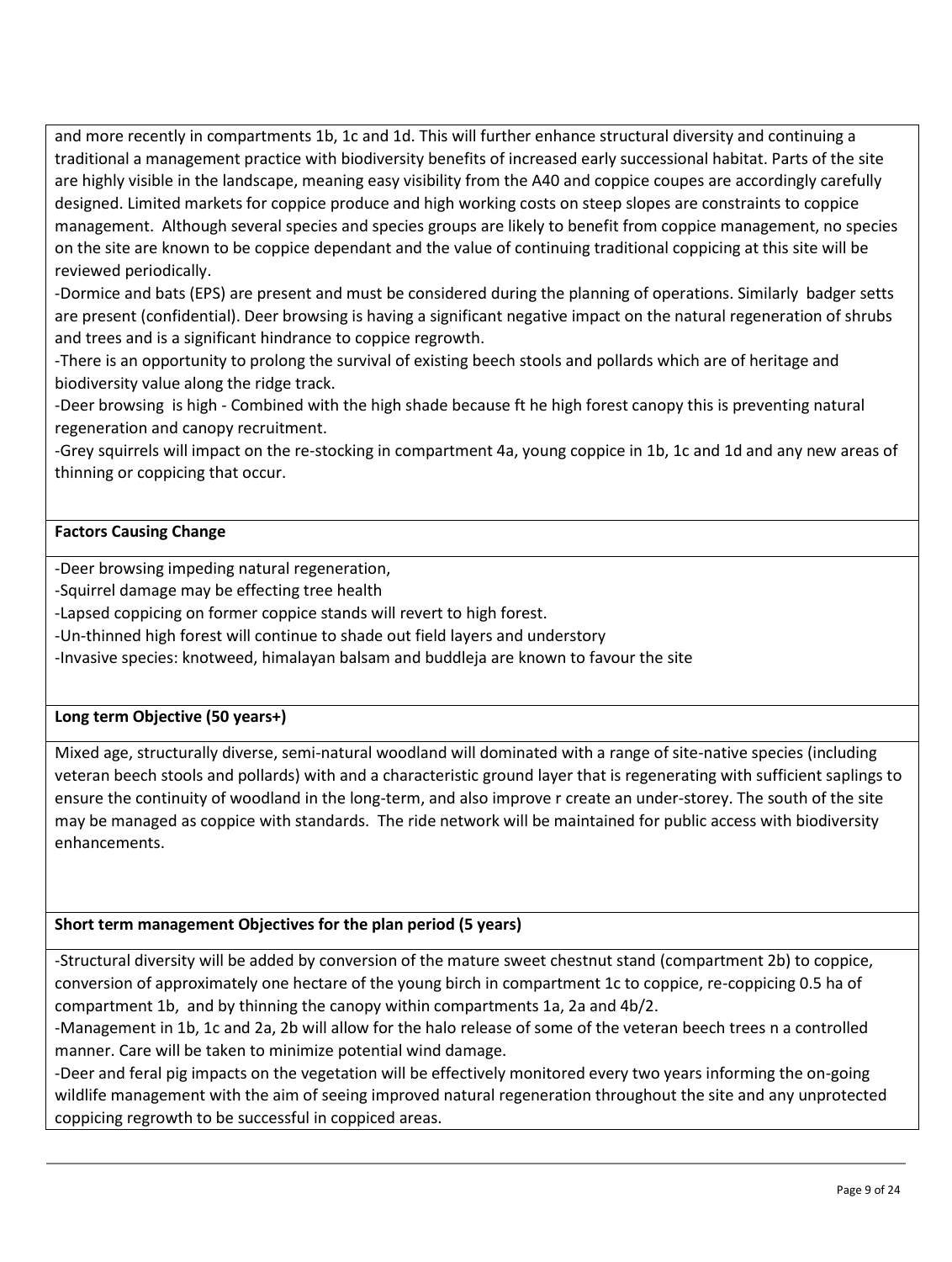-Eradicate invasive non-native Japanese knotweed, Buddleja and Himalayan balsam.

-Re-establishment of dormouse monitoring. The current system of boxes for recording are old and decayed. Also, they are placed in a linear fashion which does not allow for a population estimate to be made.

-Biodiversity surveys, E.G. fungi and moth surveys will be encouraged by external recorders and data fed back to NRW, this may inform future decisions with regard to site management.

# **4.2 f2 Secondary Woodland**

# **Description**

Sub-compartment 4a was previously a larch plantation but the area was clear-felled in 2018 and re-stocked with native broadleaf trees in 1.5m deer tubes. The area was mapped as fields from at least as early as 1765 up to and including the 1900s.

The understorey is largely absent but there is occasional elder and Buddleja is also appearing. The stand is bounded to the south by ancient woodland and to the east and west by tracks which support ancient woodland species. Bramble and bracken form a tall dense field layer within the stand but are not affecting establishment of the young trees.

### **Significance**

The Woodlands of the Lower Wye Valley SSSI (which this sits outside) are one of the most important areas for woodland conservation in Britain because of their extent, their contiguity and the variety of semi-natural woodland types represented. Priory Grove contains Tilio-Acerion forests (which include NVCs W8e and W8f) of European priority interest; Asperulo-Fagetum beech forests (which include NVC W14) of European interest and Sub-Atlantic and medio-European oak or oak-hornbeam forests of the Carpinon betuli (which include NVC W10a) of national interest. Although mapped as fields from at least as early as 1765, the location of this secondary plantation (surrounded by ancient woodland and or ancient woodland species) implies that it could readily take on semi-natural woodland characteristics and extend woodland habitat.

# **Opportunities & Constraints**

High deer pressure and steep slopes will mean the tubes need to stay on longer than is usual. Squirrels - they are likely to pose a threat to the young trees from 2026 onwards.

### **Factors Causing Change**

Squirrels

# **Long term Objective (50 years+)**

The broadleaf plantation area will develop the characteristics of the adjacent semi-natural woodland, and be similar in composition and structure to the ancient semi-natural high forest present on site.

# **Short term management Objectives for the plan period (5 years)**

No intervention required other than monitoring of the re-stocking to ensure the current high levels of establishment continue.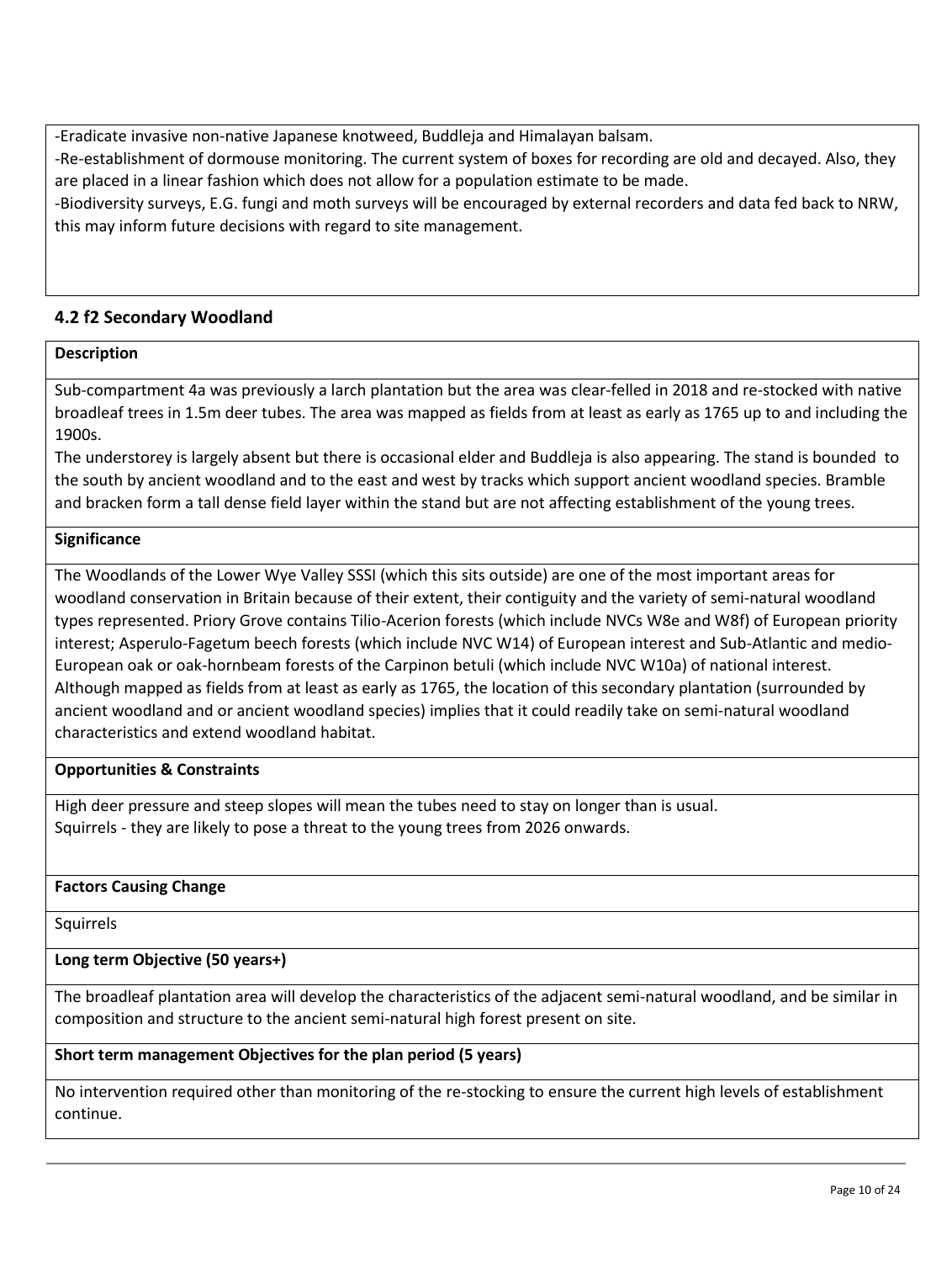# **4.3 f3 Informal Public Access**

#### **Description**

There are no surfaced paths. A public right of way runs north-south on the western side of the stream. There is a network of permissive paths throughout, giving access on generally shallow gradients. There is waymarking and the provision of benches. It is possible to park on the Hadnock Road and gain access from the west; other access points are via pedestrian access from adjacent land and a private property (with own gate fitted into the boundary fence). The site is used by very few people.

#### **Significance**

Priory Grove is both close to the county town of Monmouth and within the Wye Valley AONB which is popular with visitors. Ancient woodland is a significant feature in the area which can provide quiet, informal public access.

#### **Opportunities & Constraints**

The opportunity is taken for visitors to have an a full appreciation of the extent of the semi-natural ancient woodland via a well maintained pathway network. Views are limited due to the height of the canopy. The low number of visitors constrains any further requirement to further enhancement of visitor infrastructure. The noise from nearby A40 is a constraint on visitor experience.

#### **Factors Causing Change**

An increase in site visitors. A change in the way visitors use the site.

### **Long term Objective (50 years+)**

Maintain paths and infrastructure to a high standard to ensure a positive experience by visitors.

**Short term management Objectives for the plan period (5 years)**

Facilities maintained in good condition for the enjoyment of visitors. Tracks mown at least once annually.

### **4.4 f4 Veteran Trees**

#### **Description**

Row of mature beech coppice and short pollards along the track running along the boundary of compartments 2a, 2b and 2c. Veteran trees of unknown age but indicative of the historic management practices.

#### **Significance**

Of importance culturally and because of their biodiversity value

# **Opportunities & Constraints**

Halo release from shade competition is complicated by the fact the tree run along a high exposed ridge. Windblow is likely without careful planning.

# **Factors Causing Change**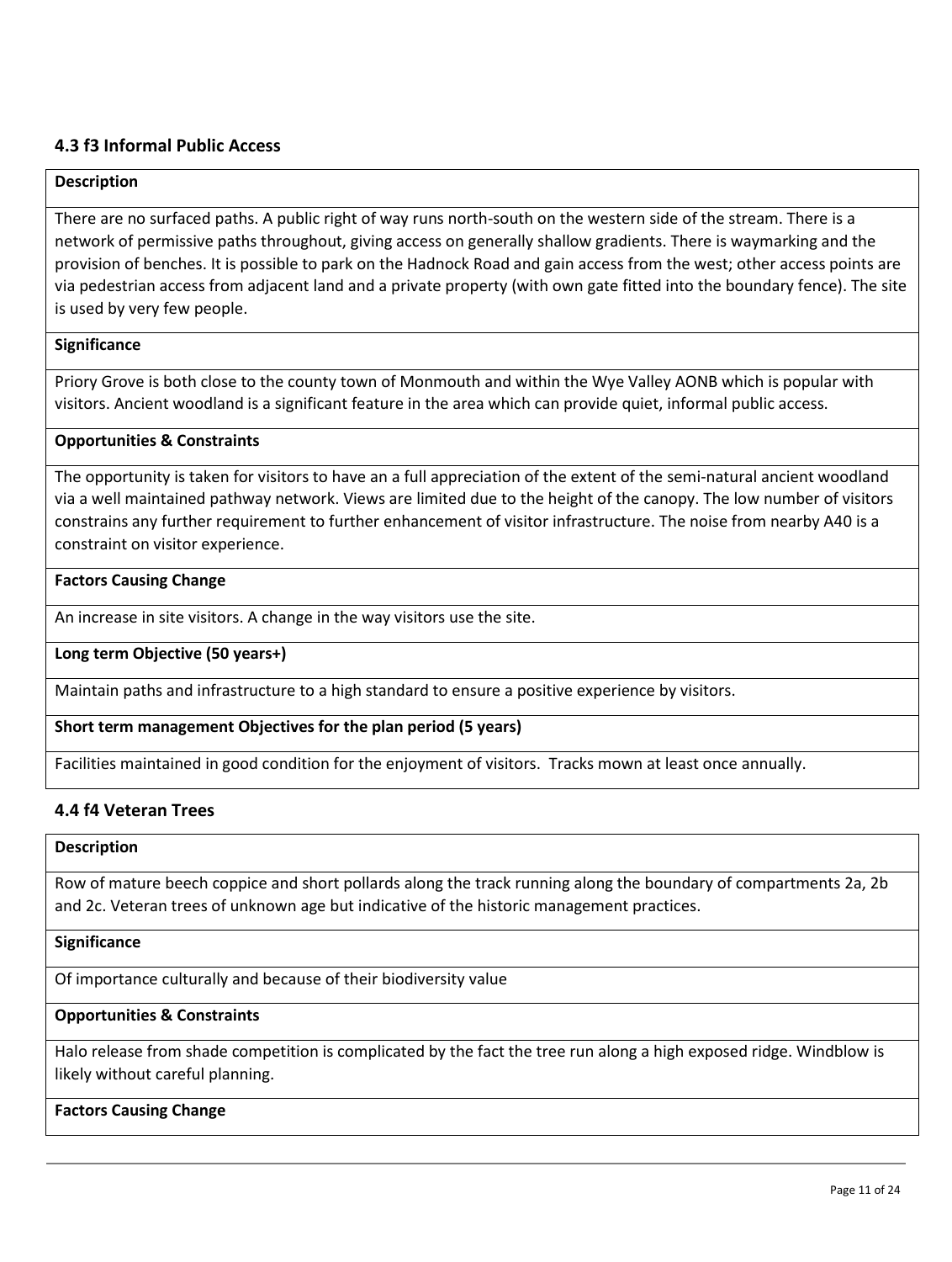Shading from adjacent canopy Windblow

# **Long term Objective (50 years+)**

Maintain as healthy trees

# **Short term management Objectives for the plan period (5 years)**

Coppice small areas adjacent to the trees to see how they respond to wind exposure.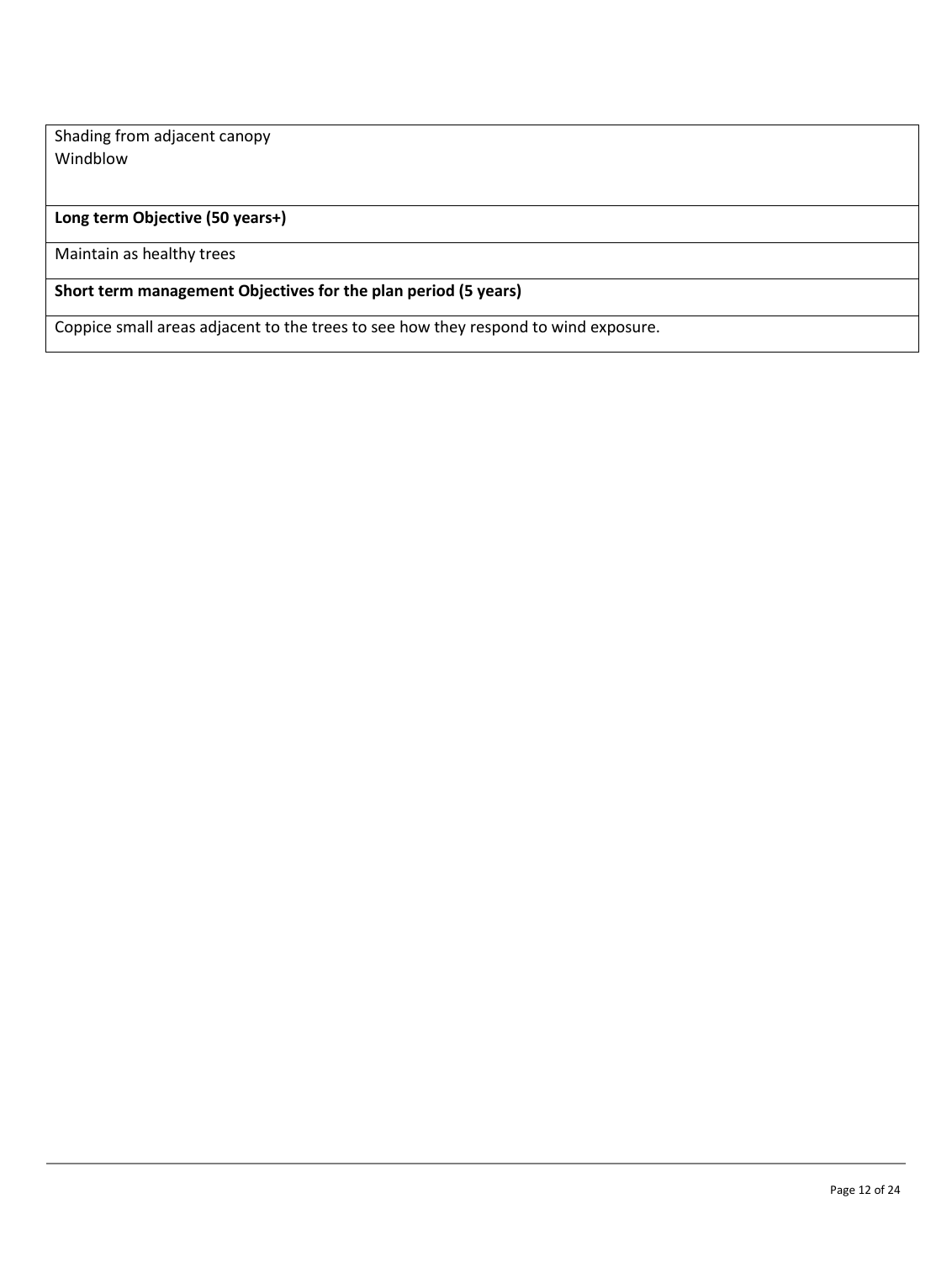# 5. WORK PROGRAMME

| Year | <b>Type Of Work</b>                          | <b>Description</b>                                                                                                                                                                                                                                                      | <b>Due Date</b> |
|------|----------------------------------------------|-------------------------------------------------------------------------------------------------------------------------------------------------------------------------------------------------------------------------------------------------------------------------|-----------------|
| 2022 | <b>AW - Visitor Access</b><br>Maintenance    | Works associated with the maintenance of existing visitor access<br>infrastructure and paths. Work could include items such as repairing<br>pot-holes and path surfaces, mowing grass paths, path widening,<br>maintaining footbridges and steps, cleaning signage etc, | April           |
| 2021 | CS - Ecological<br>Survey & Assessment       | Use of external consultants to support the provision of ecological<br>surveys, assessment and biodiversity / species monitoring                                                                                                                                         | May             |
| 2021 | CS - Ecological<br>Survey & Assessment       | Use of external consultants to support the provision of ecological<br>surveys, assessment and biodiversity / species monitoring                                                                                                                                         | May             |
| 2022 | WMM - General Site<br>Management             | Works associated with maintaining conservation and physical features<br>within the sites such as boundary ditches, fences and walls, hedges,                                                                                                                            | May             |
| 2022 | WMM - Invasive<br><b>Plant Control</b>       | Works associated with the on-going management of invasive plants-<br>such a repeat cutting and control treatments                                                                                                                                                       | September       |
| 2022 | <b>AW - Visitor Access</b><br>Maintenance    | Works associated with the maintenance of existing visitor access<br>infrastructure and paths. Work could include items such as repairing<br>pot-holes and path surfaces, mowing grass paths, path widening,<br>maintaining footbridges and steps, cleaning signage etc, | September       |
| 2022 | SL - Tree Safety<br>Works - Zone B           | Work associated with planned tree safety works alongside routes such<br>as paths and rides within the woodland                                                                                                                                                          | December        |
| 2022 | SL - Tree Safety<br>Works - Zone B           | Work associated with planned tree safety works alongside routes such<br>as paths and rides within the woodland                                                                                                                                                          | February        |
| 2022 | WMM - Coppice<br>Management                  | Works associated with the management of coppice areas - such as<br>coppicing, maintenance of protective fencing, etc                                                                                                                                                    | February        |
| 2022 | CS - General<br>Consultancy                  | Use of external consultant to support Woodland Trust site management                                                                                                                                                                                                    | February        |
| 2022 | AW - Management<br><b>Access Maintenance</b> | Works associated with the maintenance of management access<br>infrastructure and tracks Such as repairs to vehicle entrance points,<br>maintaining vehicle bridges and repairing / reinstating surfaced<br>management access routes.                                    | February        |
| 2022 | PC - Deer Control -<br>Shooting              | Works associated with deer management by shooting - such as stalker<br>costs, high seats, signage, maintenance of tracks and open ground<br>provided specifically for deer management etc                                                                               | February        |
| 2023 | <b>AW - Visitor Access</b><br>Maintenance    | Works associated with the maintenance of existing visitor access<br>infrastructure and paths. Work could include items such as repairing                                                                                                                                | April           |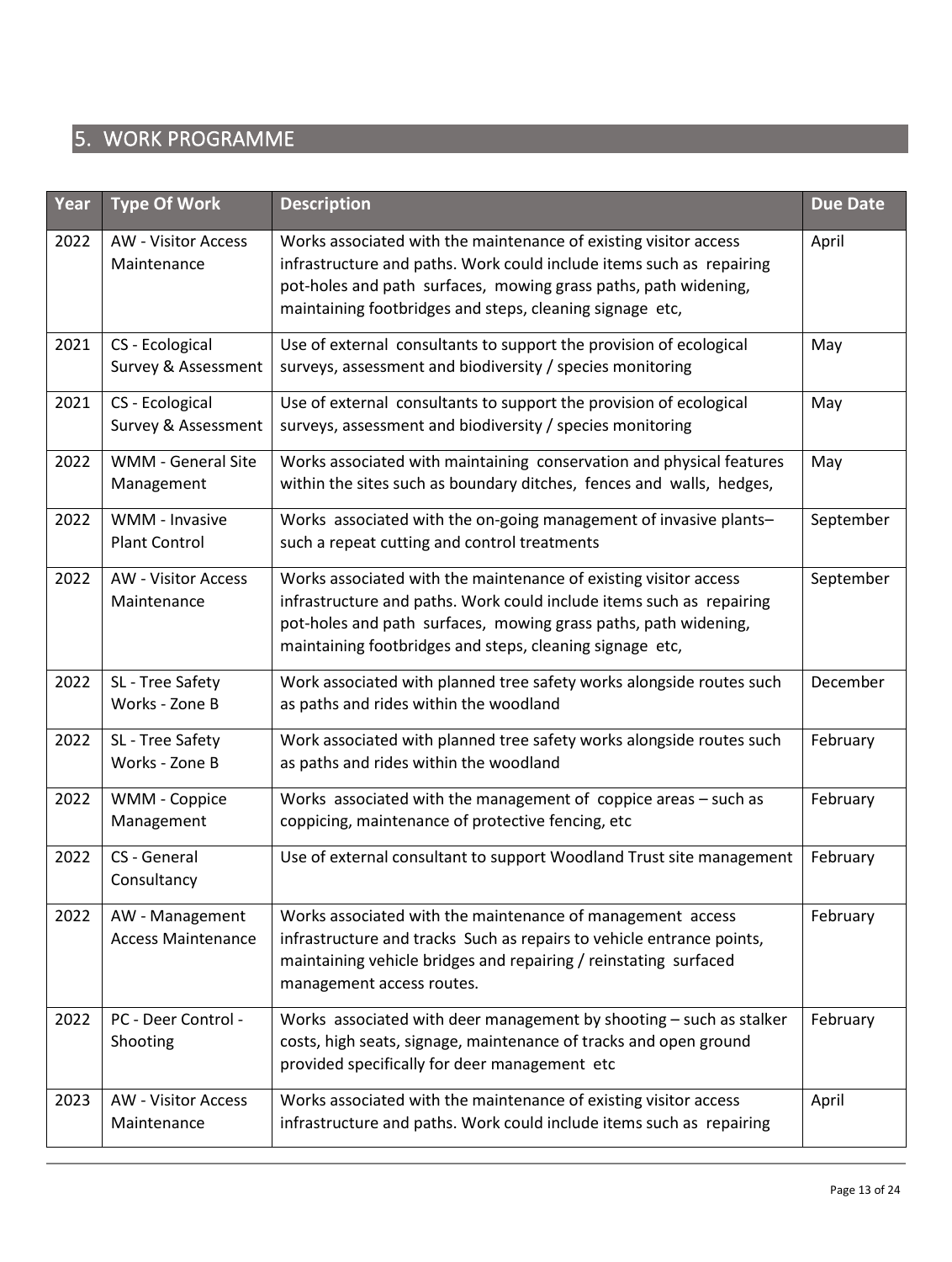| Year | <b>Type Of Work</b>                          | <b>Description</b>                                                                                                                                                                                                                                                      | <b>Due Date</b> |
|------|----------------------------------------------|-------------------------------------------------------------------------------------------------------------------------------------------------------------------------------------------------------------------------------------------------------------------------|-----------------|
|      |                                              | pot-holes and path surfaces, mowing grass paths, path widening,<br>maintaining footbridges and steps, cleaning signage etc,                                                                                                                                             |                 |
| 2023 | <b>AW - Visitor Access</b><br>Maintenance    | Works associated with the maintenance of existing visitor access<br>infrastructure and paths. Work could include items such as repairing<br>pot-holes and path surfaces, mowing grass paths, path widening,<br>maintaining footbridges and steps, cleaning signage etc, | September       |
| 2023 | AW - Management<br><b>Access Maintenance</b> | Works associated with the maintenance of management access<br>infrastructure and tracks Such as repairs to vehicle entrance points,<br>maintaining vehicle bridges and repairing / reinstating surfaced<br>management access routes.                                    | September       |
| 2023 | PC - Deer Control -<br>Shooting              | Works associated with deer management by shooting - such as stalker<br>costs, high seats, signage, maintenance of tracks and open ground<br>provided specifically for deer management etc                                                                               | February        |
| 2024 | <b>AW - Visitor Access</b><br>Maintenance    | Works associated with the maintenance of existing visitor access<br>infrastructure and paths. Work could include items such as repairing<br>pot-holes and path surfaces, mowing grass paths, path widening,<br>maintaining footbridges and steps, cleaning signage etc, | April           |
| 2024 | <b>AW - Visitor Access</b><br>Maintenance    | Works associated with the maintenance of existing visitor access<br>infrastructure and paths. Work could include items such as repairing<br>pot-holes and path surfaces, mowing grass paths, path widening,<br>maintaining footbridges and steps, cleaning signage etc, | September       |
| 2024 | PC - Deer Control -<br>Shooting              | Works associated with deer management by shooting - such as stalker<br>costs, high seats, signage, maintenance of tracks and open ground<br>provided specifically for deer management etc                                                                               | February        |
| 2025 | <b>AW - Visitor Access</b><br>Maintenance    | Works associated with the maintenance of existing visitor access<br>infrastructure and paths. Work could include items such as repairing<br>pot-holes and path surfaces, mowing grass paths, path widening,<br>maintaining footbridges and steps, cleaning signage etc, | April           |
| 2025 | <b>AW - Visitor Access</b><br>Maintenance    | Works associated with the maintenance of existing visitor access<br>infrastructure and paths. Work could include items such as repairing<br>pot-holes and path surfaces, mowing grass paths, path widening,<br>maintaining footbridges and steps, cleaning signage etc, | September       |
| 2025 | WMM - Coppice<br>Management                  | Works associated with the management of coppice areas - such as<br>coppicing, maintenance of protective fencing, etc                                                                                                                                                    | February        |
| 2025 | WMM - AWS<br>silviculture                    | Works associated with silvicultural operations within ancient<br>woodlands to meet our primary aims of conserving woodlands and<br>encouraging public enjoyment- such as the removal of non-natives,                                                                    | February        |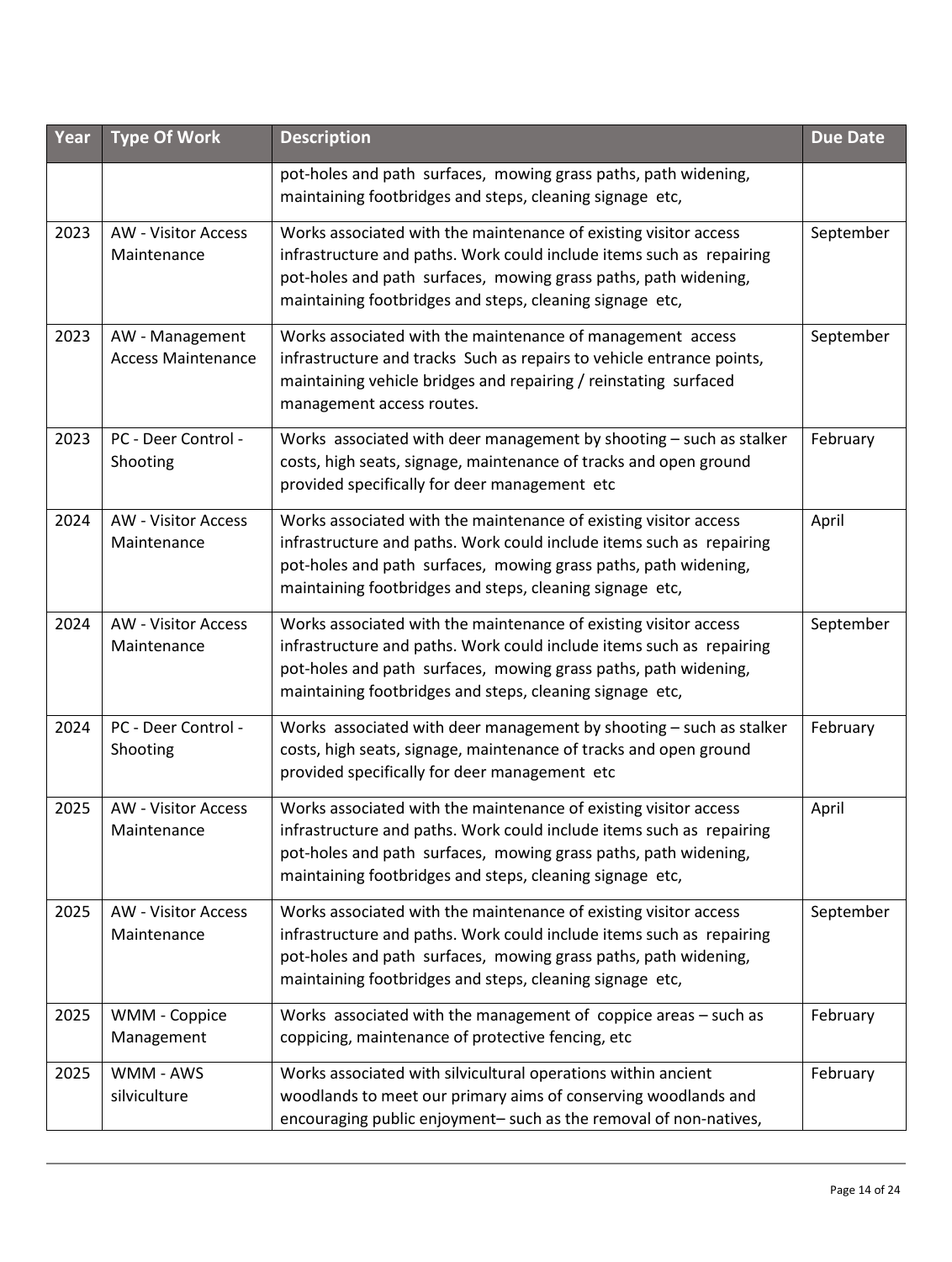| Year | <b>Type Of Work</b>                     | <b>Description</b>                                                                                                                                                                                                                                                                                                                         | <b>Due Date</b> |
|------|-----------------------------------------|--------------------------------------------------------------------------------------------------------------------------------------------------------------------------------------------------------------------------------------------------------------------------------------------------------------------------------------------|-----------------|
|      |                                         | thinning and promotion of native trees and shrubs, creating and<br>managing view points and providing welcoming sites for visitors                                                                                                                                                                                                         |                 |
| 2025 | WMM - AWS<br>silviculture               | Works associated with silvicultural operations within ancient<br>woodlands to meet our primary aims of conserving woodlands and<br>encouraging public enjoyment- such as the removal of non-natives,<br>thinning and promotion of native trees and shrubs, creating and<br>managing view points and providing welcoming sites for visitors | February        |
| 2026 | AW - Visitor Access<br>Maintenance      | Works associated with the maintenance of existing visitor access<br>infrastructure and paths. Work could include items such as repairing<br>pot-holes and path surfaces, mowing grass paths, path widening,<br>maintaining footbridges and steps, cleaning signage etc,                                                                    | April           |
| 2025 | <b>WMM - General Site</b><br>Management | Works associated with maintaining conservation and physical features<br>within the sites such as boundary ditches, fences and walls, hedges,                                                                                                                                                                                               | April           |
| 2026 | AW - Visitor Access<br>Maintenance      | Works associated with the maintenance of existing visitor access<br>infrastructure and paths. Work could include items such as repairing<br>pot-holes and path surfaces, mowing grass paths, path widening,<br>maintaining footbridges and steps, cleaning signage etc,                                                                    | September       |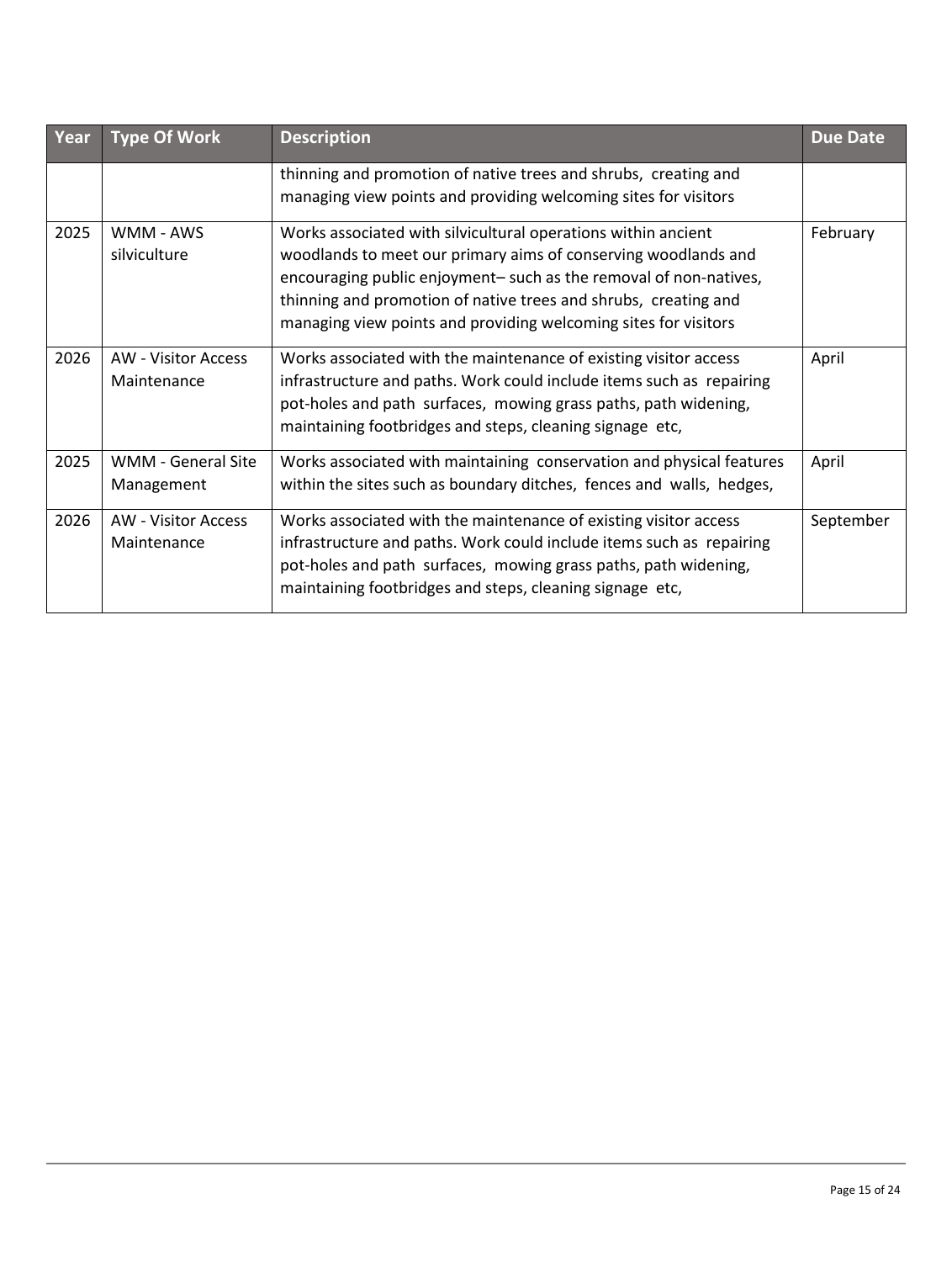# APPENDIX 1 : COMPARTMENT DESCRIPTIONS

| Cpt<br>No.     | <b>Area</b><br>(ha)                                                                                                                                                                                                                                                                                                                                                                                                                                                                                                                                                                                                                                                                                                                                                                                                                                                                                                                                                                                                                                         | <b>Main Species</b>                                                        | Year | <b>Management</b><br><b>Regime</b> | <b>Major Management</b><br><b>Constraints</b>                                                                                                                                             | <b>Designations</b>                                                                                                                                                                                       |  |  |
|----------------|-------------------------------------------------------------------------------------------------------------------------------------------------------------------------------------------------------------------------------------------------------------------------------------------------------------------------------------------------------------------------------------------------------------------------------------------------------------------------------------------------------------------------------------------------------------------------------------------------------------------------------------------------------------------------------------------------------------------------------------------------------------------------------------------------------------------------------------------------------------------------------------------------------------------------------------------------------------------------------------------------------------------------------------------------------------|----------------------------------------------------------------------------|------|------------------------------------|-------------------------------------------------------------------------------------------------------------------------------------------------------------------------------------------|-----------------------------------------------------------------------------------------------------------------------------------------------------------------------------------------------------------|--|--|
|                |                                                                                                                                                                                                                                                                                                                                                                                                                                                                                                                                                                                                                                                                                                                                                                                                                                                                                                                                                                                                                                                             |                                                                            |      |                                    |                                                                                                                                                                                           |                                                                                                                                                                                                           |  |  |
| 1a             | 3.28                                                                                                                                                                                                                                                                                                                                                                                                                                                                                                                                                                                                                                                                                                                                                                                                                                                                                                                                                                                                                                                        | Oak (sessile)                                                              | 1920 | High forest                        | Sensitive<br>habitats/species on or<br>adjacent to site, Site<br>structure, location,<br>natural features &<br>vegetation                                                                 | Ancient Semi<br>Natural Woodland,<br>Area of<br>Outstanding<br>Natural Beauty,<br><b>National Nature</b><br>Reserve, Site of<br><b>Special Scientific</b><br>Interest, Special<br>Area of<br>Conservation |  |  |
|                | Sub compartment 1a has a moderate to steep westerly aspect. It has the character of high forest although there is<br>much evidence of past coppicing. The NVC is W10a.<br>The sub compartment is a fairly open stand of mixed broadleaves. Oak maidens are the most abundant, estimated<br>to have been established around 1920, with a small number of older trees possibly established around 1900. Mature<br>and veteran beech and ash, including mature coppice stools, also make up a percentage of the canopy. Mature yew<br>are present but being over shaded by the mature oak and beech. The remaining canopy is composed of younger<br>ash, small leaved lime, holly and beech coppice, all estimated to have been last cut around 1955. Other species<br>occasionally scattered throughout the stand include wild cherry, silver birch and sycamore. The understorey is<br>composed of occasional to frequent hazel coppice.<br>Ground flora species include bluebell (abundant in places), lords and ladies and patches of bramble and bracken. |                                                                            |      |                                    |                                                                                                                                                                                           |                                                                                                                                                                                                           |  |  |
| 1 <sub>b</sub> | 0.94                                                                                                                                                                                                                                                                                                                                                                                                                                                                                                                                                                                                                                                                                                                                                                                                                                                                                                                                                                                                                                                        | Hazel                                                                      | 1960 | Coppice                            | Sensitive<br>habitats/species on or<br>adjacent to site, Site<br>structure, location,<br>natural features &<br>vegetation, Very steep<br>slope/cliff/quarry/mine<br>shafts/sink holes etc | Ancient Semi<br>Natural Woodland,<br>Area of<br>Outstanding<br>Natural Beauty,<br><b>National Nature</b><br>Reserve, Site of<br><b>Special Scientific</b><br>Interest, Special<br>Area of<br>Conservation |  |  |
|                |                                                                                                                                                                                                                                                                                                                                                                                                                                                                                                                                                                                                                                                                                                                                                                                                                                                                                                                                                                                                                                                             | Sub compartment 1b has a steep westerly aspect. The NVC is primarily W10a. |      |                                    | The sub-compartment was coppiced in 1990 but many of the coppiced stools did not respond well (due to age,                                                                                |                                                                                                                                                                                                           |  |  |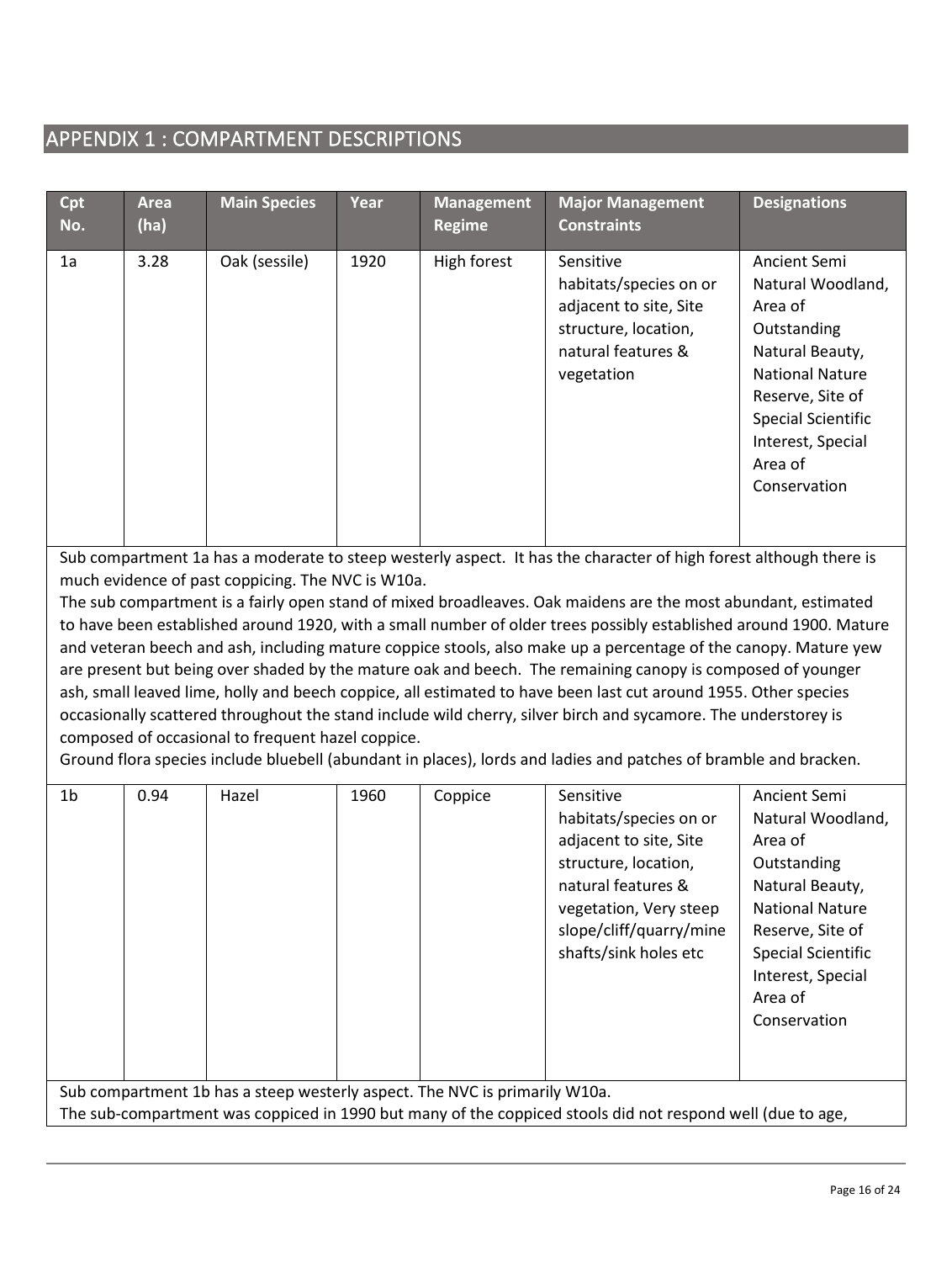| Cpt            | <b>Area</b>                                                                                                                                                                                                                                                                                                                                                                                                                                                                                                                                                                                                                                                                                                                                                                                                                                                                                                                                                                                                                                                                                          | <b>Main Species</b>            | Year | <b>Management</b> | <b>Major Management</b>                                                                                                                                                                                         | <b>Designations</b>                                                                                                                                                                                       |  |  |  |
|----------------|------------------------------------------------------------------------------------------------------------------------------------------------------------------------------------------------------------------------------------------------------------------------------------------------------------------------------------------------------------------------------------------------------------------------------------------------------------------------------------------------------------------------------------------------------------------------------------------------------------------------------------------------------------------------------------------------------------------------------------------------------------------------------------------------------------------------------------------------------------------------------------------------------------------------------------------------------------------------------------------------------------------------------------------------------------------------------------------------------|--------------------------------|------|-------------------|-----------------------------------------------------------------------------------------------------------------------------------------------------------------------------------------------------------------|-----------------------------------------------------------------------------------------------------------------------------------------------------------------------------------------------------------|--|--|--|
| No.            | (ha)                                                                                                                                                                                                                                                                                                                                                                                                                                                                                                                                                                                                                                                                                                                                                                                                                                                                                                                                                                                                                                                                                                 |                                |      | <b>Regime</b>     | <b>Constraints</b>                                                                                                                                                                                              |                                                                                                                                                                                                           |  |  |  |
|                | species and deer damage) although hazel remains dense in places. A small proportion of maiden oak, beech and<br>wild cherry were retained (estimated to have been established around 1960). Abundant regeneration of silver birch<br>has begun to fill the gaps with occasional aspen, hazel and willow species some of the sub-compartment remains<br>open in places, dominated by bracken with patchy bramble. Oak planting occurred around 2007 to the south of the<br>compartment and although initial establishment was successful the trees have been destroyed by squirrels.                                                                                                                                                                                                                                                                                                                                                                                                                                                                                                                  |                                |      |                   |                                                                                                                                                                                                                 |                                                                                                                                                                                                           |  |  |  |
| 1 <sub>c</sub> | 4.89                                                                                                                                                                                                                                                                                                                                                                                                                                                                                                                                                                                                                                                                                                                                                                                                                                                                                                                                                                                                                                                                                                 | <b>Birch</b><br>(downy/silver) | 1980 | High forest       | Sensitive<br>habitats/species on or<br>adjacent to site, Site<br>structure, location,<br>natural features &<br>vegetation, Very steep<br>slope/cliff/quarry/mine<br>shafts/sink holes etc                       | Ancient Semi<br>Natural Woodland,<br>Area of<br>Outstanding<br>Natural Beauty,<br><b>National Nature</b><br>Reserve, Site of<br><b>Special Scientific</b><br>Interest, Special<br>Area of<br>Conservation |  |  |  |
|                | Steeply sloping, north-west facing sub compartment (NVC W10a with W8f and W8e towards the southern end). The<br>sub-compartment is dominated in most areas by a dense young canopy comprising mainly birch coppice and<br>maidens, although goat willow coppice is dominant at the bottom of the slope. Other species present include hazel,<br>beech and small-leaved lime coppice, with sessile oak, wild cherry and yew. Yew is present as several large<br>standards throughout the sub-compartment and beech pollards/stools form an avenue along the ridge track on the<br>eastern boundary as well as being scattered through the area. A small selection of these will be re-coppiced<br>periodically, therefore not impacting negatively on their value as potential value as dormouse nest sites. There is an<br>area of more open ground between two streams at the south western end containing mature wild cherry and oak,<br>with wild garlic abundant underneath. Ground layer flora includes bluebell, broad buckler, male and hard ferns, wild<br>garlic, greater woodrush and ivy. |                                |      |                   |                                                                                                                                                                                                                 |                                                                                                                                                                                                           |  |  |  |
| 1 <sub>d</sub> | 5.08                                                                                                                                                                                                                                                                                                                                                                                                                                                                                                                                                                                                                                                                                                                                                                                                                                                                                                                                                                                                                                                                                                 | Small-leaved<br>lime           | 1980 | Coppice           | Landscape factors,<br>Sensitive<br>habitats/species on or<br>adjacent to site, Site<br>structure, location,<br>natural features &<br>vegetation, Very steep<br>slope/cliff/quarry/mine<br>shafts/sink holes etc | Ancient Semi<br>Natural Woodland,<br>Area of<br>Outstanding<br>Natural Beauty,<br><b>National Nature</b><br>Reserve, Site of<br><b>Special Scientific</b><br>Interest, Special                            |  |  |  |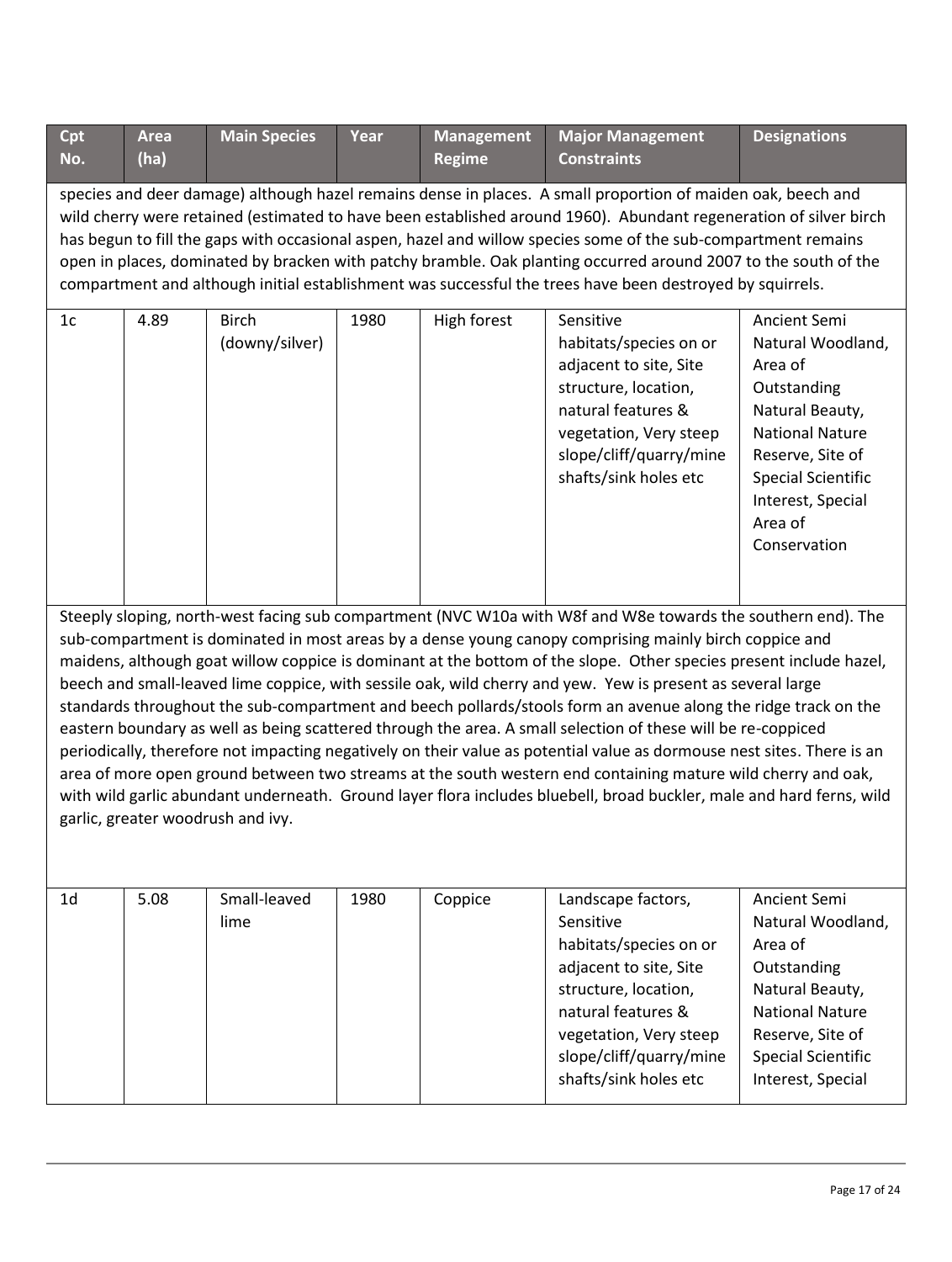| Cpt<br>No.                                                                                                                                                                                                                                                                                                                                                                                                                                                                                                                                                                                                                                                                                                                                                                                                                                                                                                                                                                                                                                             | <b>Area</b><br>(ha)                                                                                                                                                                                                                                                                                                                                                                                                                                                                                                                                                                                                                                                                                          | <b>Main Species</b> | Year | <b>Management</b><br><b>Regime</b> | <b>Major Management</b><br><b>Constraints</b>                                                                             | <b>Designations</b>                                                                                                                                                                                       |  |  |  |
|--------------------------------------------------------------------------------------------------------------------------------------------------------------------------------------------------------------------------------------------------------------------------------------------------------------------------------------------------------------------------------------------------------------------------------------------------------------------------------------------------------------------------------------------------------------------------------------------------------------------------------------------------------------------------------------------------------------------------------------------------------------------------------------------------------------------------------------------------------------------------------------------------------------------------------------------------------------------------------------------------------------------------------------------------------|--------------------------------------------------------------------------------------------------------------------------------------------------------------------------------------------------------------------------------------------------------------------------------------------------------------------------------------------------------------------------------------------------------------------------------------------------------------------------------------------------------------------------------------------------------------------------------------------------------------------------------------------------------------------------------------------------------------|---------------------|------|------------------------------------|---------------------------------------------------------------------------------------------------------------------------|-----------------------------------------------------------------------------------------------------------------------------------------------------------------------------------------------------------|--|--|--|
|                                                                                                                                                                                                                                                                                                                                                                                                                                                                                                                                                                                                                                                                                                                                                                                                                                                                                                                                                                                                                                                        |                                                                                                                                                                                                                                                                                                                                                                                                                                                                                                                                                                                                                                                                                                              |                     |      |                                    |                                                                                                                           | Area of<br>Conservation                                                                                                                                                                                   |  |  |  |
|                                                                                                                                                                                                                                                                                                                                                                                                                                                                                                                                                                                                                                                                                                                                                                                                                                                                                                                                                                                                                                                        | Steeply sloping, north-west facing sub-compartment (NVC W10a with W8f and W8e). The canopy is of mixed age<br>and structure with much of it managed as coppice historically. Birch and small-leaved lime dominate with goat<br>willow sessile oak, ash, wild cherry, aspen and yew also present. A small area at the western end was coppiced in<br>1990 and two further coupes were cut in approximately 2004 (approx. 0.7 ha) and 2006 (approx. 0.6 ha). Yew trees<br>occur as large individuals throughout but are most abundant around the old quarry.<br>The ground layer flora is rich and diverse with dog's mercury, wild garlic, ransoms, bramble, fern species, ivy, wood<br>anemone and bluebell. |                     |      |                                    |                                                                                                                           |                                                                                                                                                                                                           |  |  |  |
| 2a                                                                                                                                                                                                                                                                                                                                                                                                                                                                                                                                                                                                                                                                                                                                                                                                                                                                                                                                                                                                                                                     | 3.68                                                                                                                                                                                                                                                                                                                                                                                                                                                                                                                                                                                                                                                                                                         | Oak (sessile)       | 1900 | High forest                        | Sensitive<br>habitats/species on or<br>adjacent to site, Site<br>structure, location,<br>natural features &<br>vegetation | Ancient Semi<br>Natural Woodland,<br>Area of<br>Outstanding<br>Natural Beauty,<br><b>National Nature</b><br>Reserve, Site of<br><b>Special Scientific</b><br>Interest, Special<br>Area of<br>Conservation |  |  |  |
| Sub compartment 2a has a moderate easterly aspect. The NVC is W10a and is comprised of mixed broadleaves,<br>dominated by large oaks estimated to have been established around 1900. Other species within the stand,<br>estimated to have been established/last coppiced between 1950 and 1965, include ash in the north with beech,<br>silver birch and small leaved lime coppice in the south and west where the stand is denser. Occasional field maple is<br>also located within the stand, as is occasional douglas fir. The south western edge is bounded by an avenue of<br>veteran beech stools/pollards.<br>The understorey is sparse and over shaded comprising patchy hazel coppice (especially in the north), of which a<br>proportion of the stools are of a relatively old age. Natural regeneration is very poor because of high browsing<br>pressure and shading.<br>Ground layer species include bluebell, bramble and bracken but leaf litter dominates. Charcoal platforms provide<br>evidence of the historic management approach. |                                                                                                                                                                                                                                                                                                                                                                                                                                                                                                                                                                                                                                                                                                              |                     |      |                                    |                                                                                                                           |                                                                                                                                                                                                           |  |  |  |
| 2 <sub>b</sub>                                                                                                                                                                                                                                                                                                                                                                                                                                                                                                                                                                                                                                                                                                                                                                                                                                                                                                                                                                                                                                         | 0.28                                                                                                                                                                                                                                                                                                                                                                                                                                                                                                                                                                                                                                                                                                         | Sweet<br>chestnut   | 1970 | Coppice                            | Sensitive<br>habitats/species on or<br>adjacent to site, Site<br>structure, location,                                     | Area of<br>Outstanding<br>Natural Beauty,<br><b>National Nature</b><br>Reserve, Planted<br>Ancient Woodland                                                                                               |  |  |  |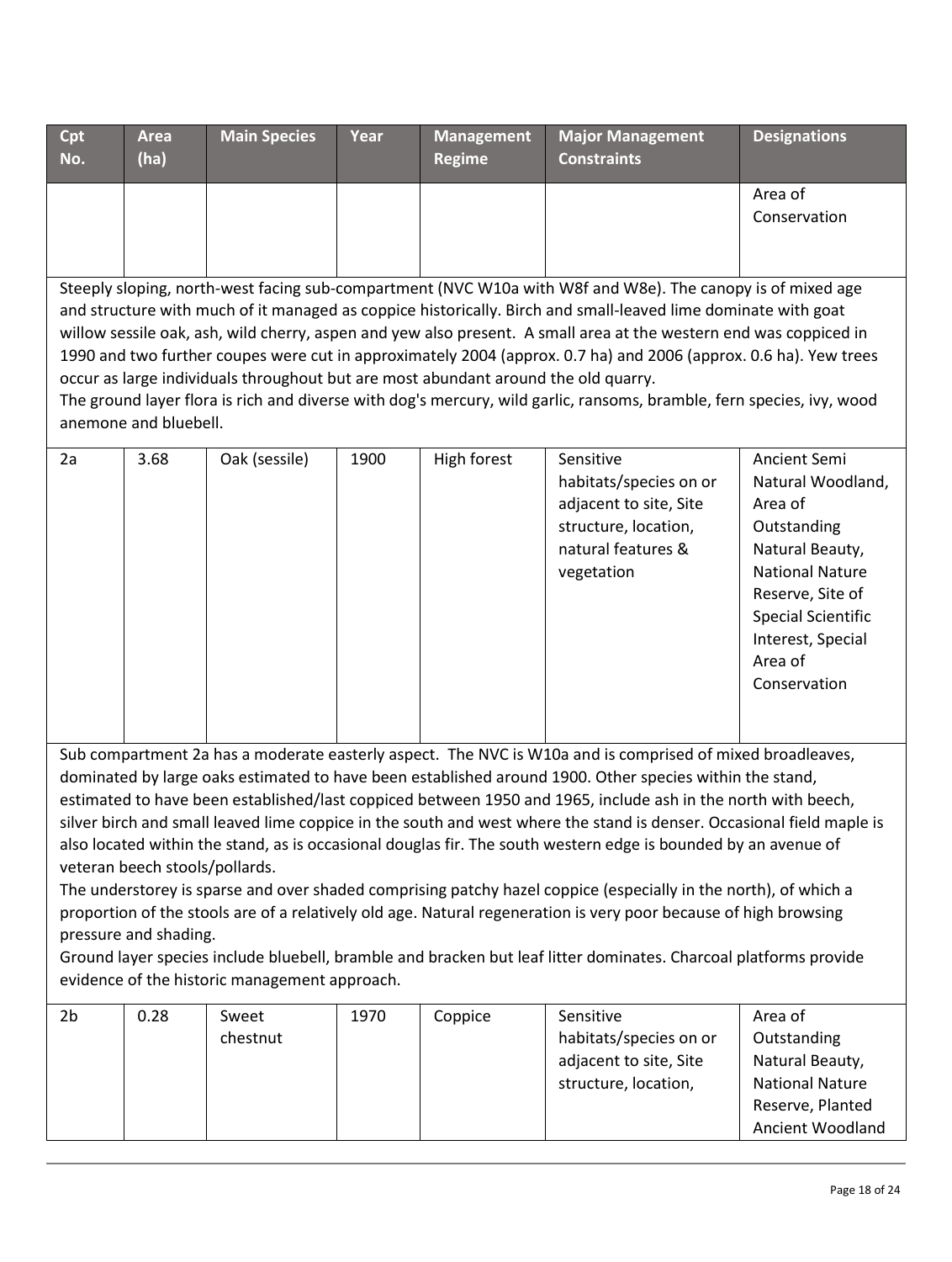| Cpt | <b>Area</b>                                                                                                                                                                                                                                                                                                                                                                                                                                                                                                                          | <b>Main Species</b>  | Year | <b>Management</b> | <b>Major Management</b>                                                                                                   | <b>Designations</b>                                                                                                                                                                                       |  |  |
|-----|--------------------------------------------------------------------------------------------------------------------------------------------------------------------------------------------------------------------------------------------------------------------------------------------------------------------------------------------------------------------------------------------------------------------------------------------------------------------------------------------------------------------------------------|----------------------|------|-------------------|---------------------------------------------------------------------------------------------------------------------------|-----------------------------------------------------------------------------------------------------------------------------------------------------------------------------------------------------------|--|--|
| No. | (ha)                                                                                                                                                                                                                                                                                                                                                                                                                                                                                                                                 |                      |      | <b>Regime</b>     | <b>Constraints</b>                                                                                                        |                                                                                                                                                                                                           |  |  |
|     |                                                                                                                                                                                                                                                                                                                                                                                                                                                                                                                                      |                      |      |                   | natural features &<br>vegetation                                                                                          | Site, Site of Special<br>Scientific Interest,<br>Special Area of<br>Conservation                                                                                                                          |  |  |
|     | Sub-compartment 2b has a gentle to moderate south-easterly aspect. The NVC is W10a. Sweet chestnut high forest<br>dominates the canopy estimated to have been established in 1920 and thinned in 1998/99. Sycamore and silver<br>birch are scattered within the stand and the understorey comprises occasional hazel coppice. The western edge is<br>bounded by an avenue of beech stools/pollards; there is little deadwood and the ground layer is predominantly a<br>thin coverage of bluebell with bramble and greater woodrush. |                      |      |                   |                                                                                                                           |                                                                                                                                                                                                           |  |  |
| 2c  | 1.49                                                                                                                                                                                                                                                                                                                                                                                                                                                                                                                                 | Oak<br>(pedunculate) | 1960 | High forest       | Sensitive<br>habitats/species on or<br>adjacent to site, Site<br>structure, location,<br>natural features &<br>vegetation | Ancient Semi<br>Natural Woodland,<br>Area of<br>Outstanding<br>Natural Beauty,<br><b>National Nature</b><br>Reserve, Site of<br><b>Special Scientific</b><br>Interest, Special<br>Area of<br>Conservation |  |  |
|     | Sub-compartment 2c has a moderate to steep south-easterly aspect. The NVC is W10a with a small area of W8e in<br>the south-west corner.<br>The woodland comprises thinned semi-mature broadleaf coppice of silver birch, ash, beech, sweet chestnut and<br>occasional sycamore, all estimated to have last been coppiced around 1960. The north west edge is bounded by an<br>avenue of veteran beech stools/pollards.<br>The understorey is composed of occasional hazel coppice and the ground layer species include bluebell.     |                      |      |                   |                                                                                                                           |                                                                                                                                                                                                           |  |  |
| 3a  | 2.33                                                                                                                                                                                                                                                                                                                                                                                                                                                                                                                                 | Ash                  | 1975 | High forest       | Sensitive<br>habitats/species on or<br>adjacent to site, Site<br>structure, location,<br>natural features &<br>vegetation | Ancient Semi<br>Natural Woodland,<br>Area of<br>Outstanding<br>Natural Beauty,<br><b>National Nature</b><br>Reserve, Site of<br><b>Special Scientific</b><br>Interest, Special                            |  |  |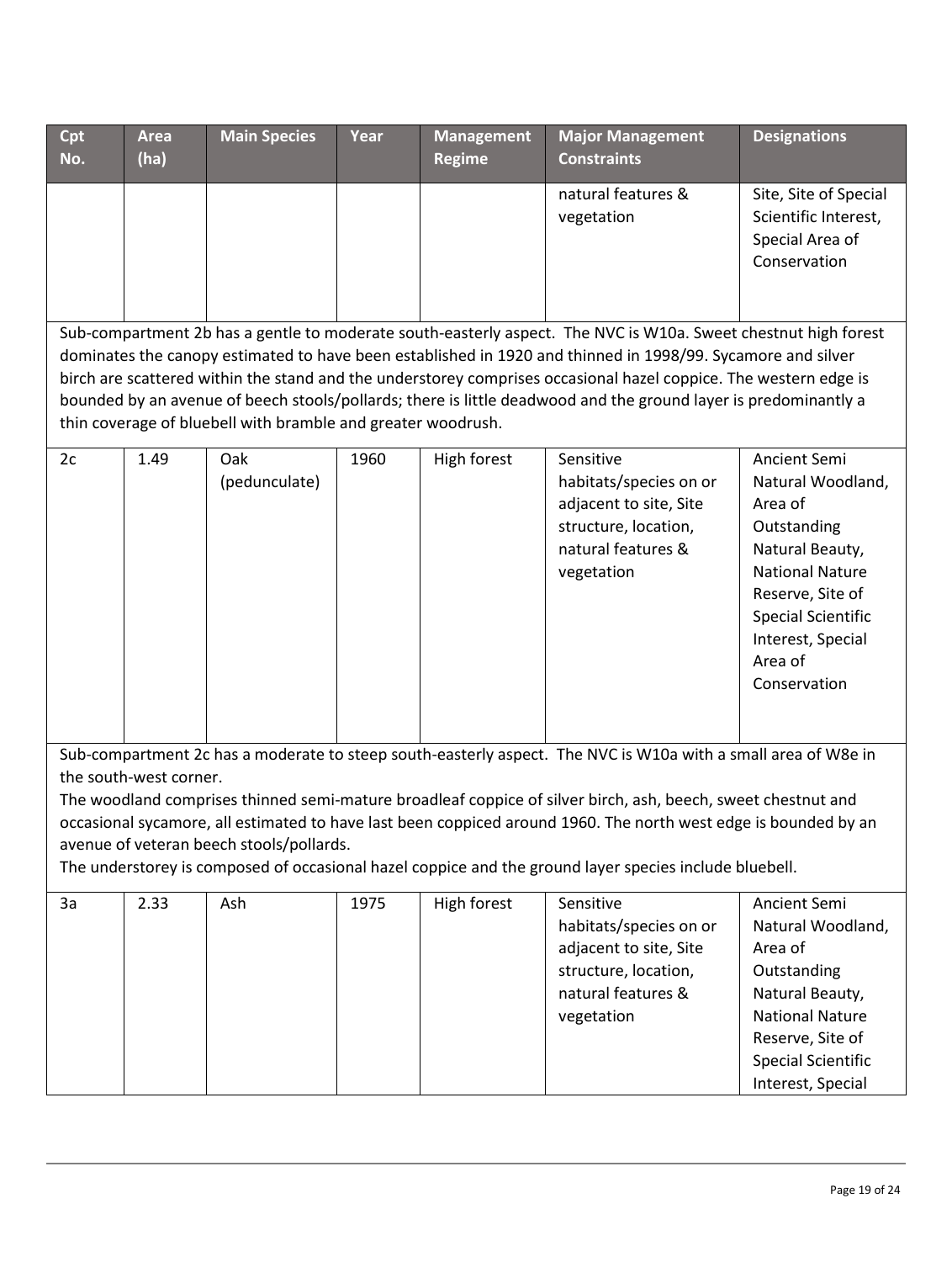| <b>Cpt</b><br>No. | <b>Area</b><br>(ha) | <b>Main Species</b> | Year | <b>Management</b><br>Regime | <b>Major Management</b><br><b>Constraints</b> | <b>Designations</b>     |
|-------------------|---------------------|---------------------|------|-----------------------------|-----------------------------------------------|-------------------------|
|                   |                     |                     |      |                             |                                               | Area of<br>Conservation |

Sub compartment 3a is a thin stand situated along both sides of a small ephemeral watercourse running southnorth, with a wider area at the southern end which also borders the A4136. The aspect is gently northern and the ground is quite wet.

The area to the north is NVC W10, predominantly made up of broadleaved coppice including ash, goat willow and hazel as well as rare sweet chestnut and small leaved lime. All are estimated to have last been coppiced around 1975 and a number of the hazel coppice stools are of a relatively old age.

The southern end of the sub-compartment is NVC W8f with W8eat the bottom. It has a different character and is made up of both coppice and standards. Species include sweet chestnut, ash, and small leaved lime, all estimated to have been established/cut around 1950. The understorey of the entire sub-compartment is composed of occasional to frequent hazel coppice with a small proportion of young cherry.

Ground layer vegetation includes bluebell, hart's-tongue fern and ransoms in the south as well as primrose along the ride edges in the north. Bracken and bramble are locally abundant.

Japanese knotweed occurs periodically along the course of the stream and will require eradication as and when it appears.

| 4a | 3.26 | Small-leaved | 1960 | Min-         | Sensitive              | Area of               |
|----|------|--------------|------|--------------|------------------------|-----------------------|
|    |      | lime         |      | intervention | habitats/species on or | Outstanding           |
|    |      |              |      |              | adjacent to site, Site | <b>Natural Beauty</b> |
|    |      |              |      |              | structure, location,   |                       |
|    |      |              |      |              | natural features &     |                       |
|    |      |              |      |              | vegetation             |                       |
|    |      |              |      |              |                        |                       |

Sub-compartment 4a has a moderate to steep westerly aspect.

It was a stand f mature larch but this was clear-felled in 2018/2019 because of a number of reasons. It had been thinned on three occasions but because the soils are not ancient woodland in origin and deer pressure was high almost no broadleaf natural regeneration had occurred. Re-stocking occurred in spring 2019 at a density of approximately 1,600 trees per hectare. The species mix was primarily small leaved lime, oak and wild cherry in that order with the aim being that the stand could be managed as coppice woodland in the future. Bracken dominates the field layer with abundant bracken. Other species present include bramble with little evidence of woodland specialist flora other than around the edges. This is to expected as the site is secondary woodland in origin. Buddleja is appearing and should be controlled if necessary.

| 4b | 4.07 | Beech | 1940 | High forest | Sensitive              | Ancient Semi           |
|----|------|-------|------|-------------|------------------------|------------------------|
|    |      |       |      |             | habitats/species on or | Natural Woodland,      |
|    |      |       |      |             | adjacent to site, Site | Area of                |
|    |      |       |      |             | structure, location,   | Outstanding            |
|    |      |       |      |             | natural features &     | Natural Beauty,        |
|    |      |       |      |             | vegetation             | <b>National Nature</b> |
|    |      |       |      |             |                        | Reserve, Site of       |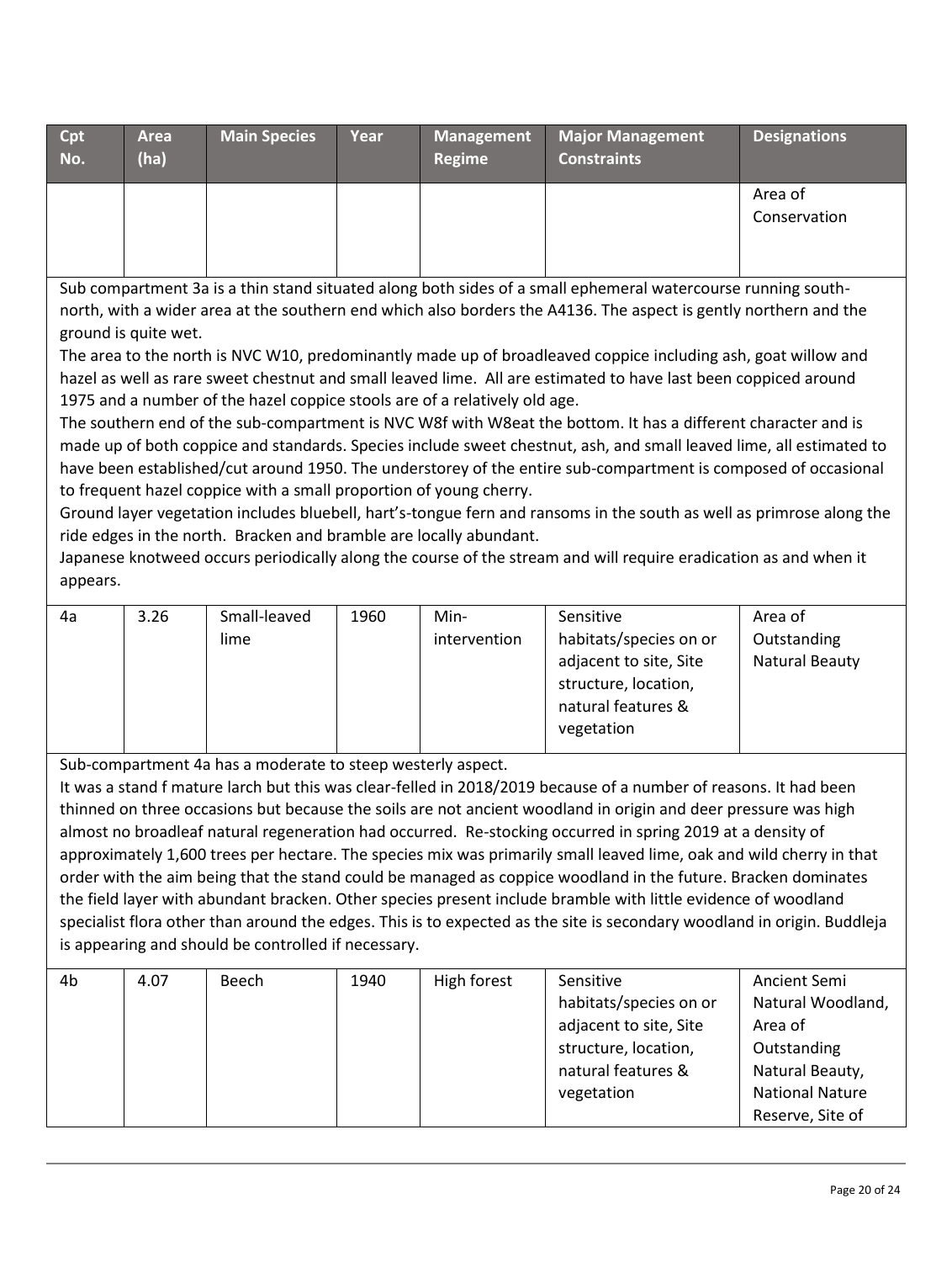| Cpt<br>No. | Area<br>(ha) | <b>Main Species</b> | Year | <b>Management</b><br>Regime | Major Management<br><b>Constraints</b> | <b>Designations</b>                                                       |
|------------|--------------|---------------------|------|-----------------------------|----------------------------------------|---------------------------------------------------------------------------|
|            |              |                     |      |                             |                                        | <b>Special Scientific</b><br>Interest, Special<br>Area of<br>Conservation |

Sub-compartment 4b has a moderate westerly aspect. The NVC is W14 and W10a with open areas supporting W25, but likely to have previously been W10a. Charcoal platforms provide evidence of the historic management approach.

There are two stand types present:

4a/1 - The northern half is mixed broadleaf stand containing both maiden and coppice stems. Semi-mature to mature ash, small leaved lime, wild cherry and beech dominate the canopy and are thought to have become established around the 1950's, possibly post-clear fell of the coppice woodland during the war. The understory is fairly dense hazel with elder and other species and hard to penetrate because of abundant clematis making the area particularly good for dormice and nesting birds. The ground layer is dense consists of patchy bramble, bluebell, lords and ladies, ransoms, greater woodrush and broad-buckler and male ferns with soft shield fern and primrose along the ride edges. A substantial sunken lane known locally as the 'Kings Road' runs along the eastern boundary.

4a/2 - The southern half is almost totally devoid of understory and field layer. Ground cover is limited over much of the area to leaf litter probably because of past management and the very dense shading. The canopy consists of abundant mature and semi-mature beech, oak and small leaved lime with occasional birch, ash and wild cherry. The woodland is a very open and dense with good potential to thin out the canopy to encourage understory, field layer development as well as future canopy recruitment. Natural regeneration is virtually absent because of high shade and browsing levels.

A number of small areas within the stand were felled around 2000 but regeneration and planting (in 2003) have largely failed, probably due to deer damage, combined with dense bramble growth. Further beating up was carried out in 2007. A substantial sunken lane known locally as the 'Kings Road' runs along the eastern boundary.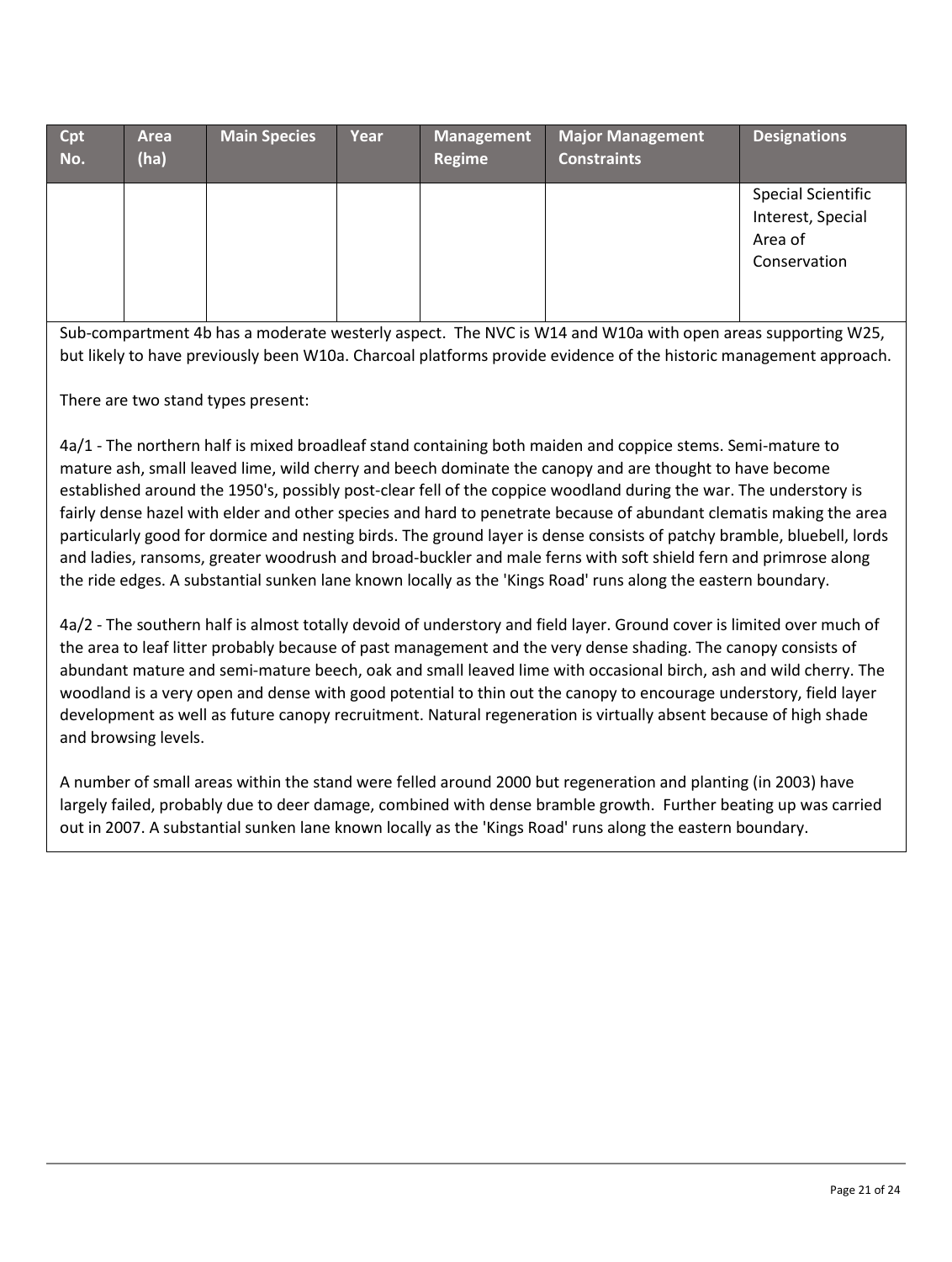# **GLOSSARY**

### **Ancient Woodland**

Ancient woods are defined as those where there has been continuous woodland cover since at least 1600 AD. In Scotland ancient woods are defined strictly as sites shown as semi-natural woodland on the 'Roy' maps (a military survey carried out in 1750 AD, which is the best source of historical map evidence) and as woodland all subsequent maps. However, they have been combined with long-established woods of semi-natural origin (originating from between 1750 and 1860) into a single category of Ancient Semi-Natural Woodland to take account of uncertainties in their identification. Ancient woods include Ancient Semi-Natural Woodland and plantations on Ancient Woodland Sites (see below). May support many species that are only found in ancient woodland.

### **Ancient Semi - Natural Woodland**

Stands in ancient woods defined as those consisting predominantly of native trees and shrubs that have not obviously been planted, which have arisen from natural regeneration or coppice regrowth.

### **Ancient Woodland Site**

Stands in ancient woods that have been converted to plantations, of coniferous, broadleaved or mixed species, usually for timber production, including plantations of native species planted so closely together that any semi-natural elements of the understorey have been suppressed.

### **Beating Up**

Replacing any newly planted trees that have died in the first few years after planting.

### **Broadleaf**

A tree having broad leaves (such as oak) rather than needles found on conifers (such as Scots pine).

### **Canopy**

The uppermost layer of vegetation in a woodland, or the upper foliage and branches of an individual tree.

### **Clearfell**

Felling of all trees within a defined area.

### **Compartment**

Permanent management division of a woodland, usually defined on site by permanent features such as roads. See Sub-compartments.

### **Conifer**

A tree having needles, rather than broadleaves, and typically bearing cones.

### **Continuous Cover forestry**

A term used for managing woods to ensure that there are groups or individual trees of different ages scattered over the whole wood and that some mature tree cover is always maintained. Management is by repeated thinning and no large areas are ever completely felled all at once.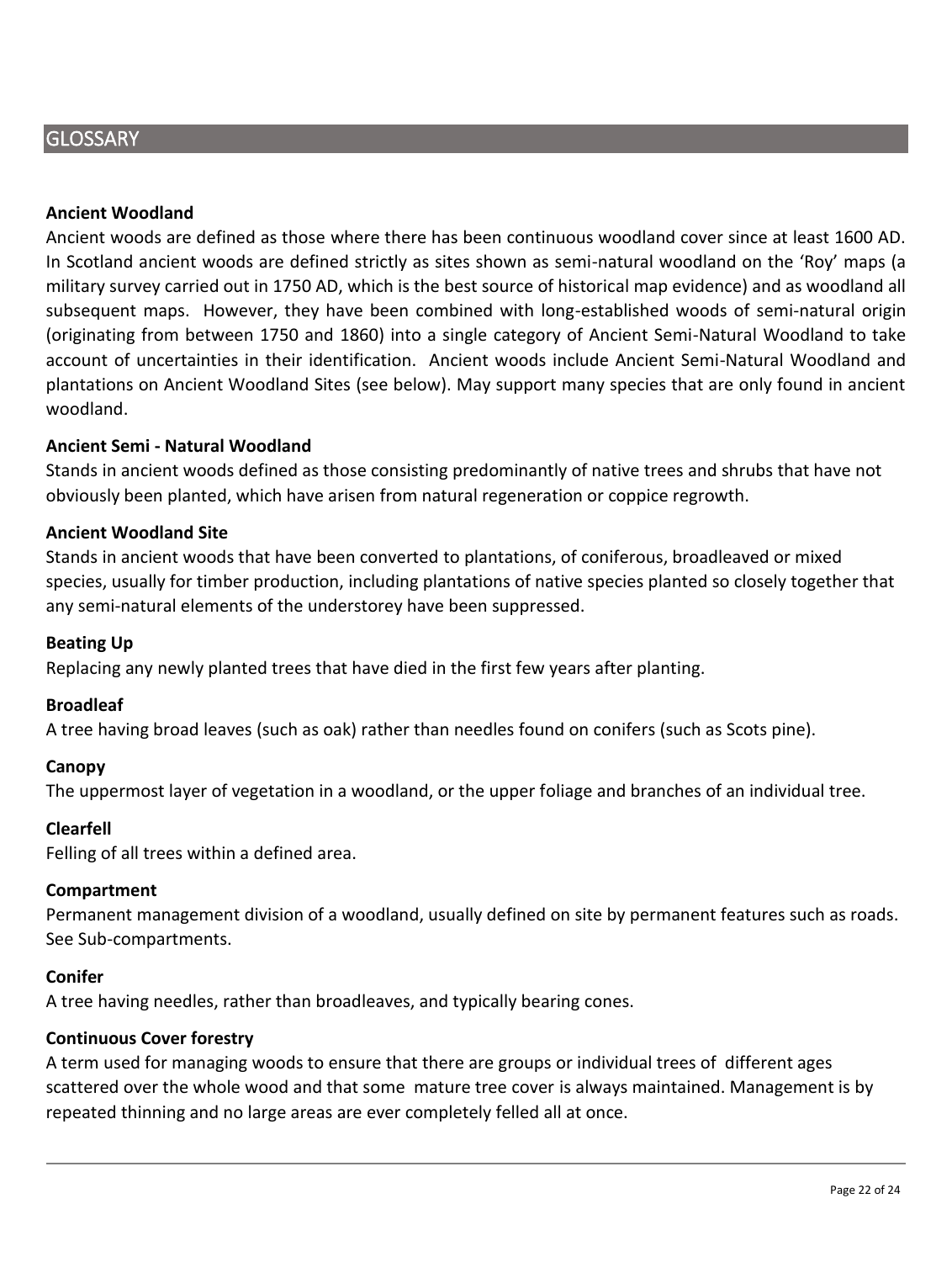# **Coppice**

Trees which are cut back to ground levels at regular intervals (3-25 years).

# **Exotic (non-native) Species**

Species originating from other countries (or other parts of the UK) that have been introduced by humans, deliberately or accidentally.

# **Field Layer**

Layer of small, non-woody herbaceous plants such as bluebells.

# **Group Fell**

The felling of a small group of trees, often to promote natural regeneration or allow planting.

# **Long Term Retention**

Discrete groups of trees (or in some cases single trees) that are retained significantly past their economic felling age. Operations may still be carried out within them and thinning is often necessary to maintain stability.

# **Minimum Intervention**

Areas where no operations (such as thinning) will take place other than to protect public safety or possibly to control invasive exotic species.

# **Mixed Woodland**

Woodland made up of broadleaved and coniferous trees.

# **National vegetation classification (NVC)**

A classification scheme that allows an area of vegetation to be assigned to the standardised type that best matches the combination of plant species that it contains. All woodlands in the UK can be described as being one of 18 main woodland types (W1 - W18), which principally reflect soil and climatic conditions. For example, Upland Oakwoods are type W11, and normally occur on well drained infertile soils in the cooler and wetter north and west of Britain. Each main type can be subdivided into numerous subtypes. Most real woods contain more than one type or sub-type and inevitably some woods are intermediate in character and can't be properly described by any sub type.

# **Native Species**

Species that arrived in Britain without human assistance.

# **Natural Regeneration**

Naturally grown trees from seeds falling from mature trees. Also regeneration from coppicing and suckering.

# **Origin & Provenance**

The provenance of a tree or seed is the place where seed was collected to grow the tree or plant. The origin is the geographical location within the natural range of a species from where seeds/tree originally derives. Thus an acorn collected from a Turkey oak in Edinburgh would have an Edinburgh provenance and a southern European origin.